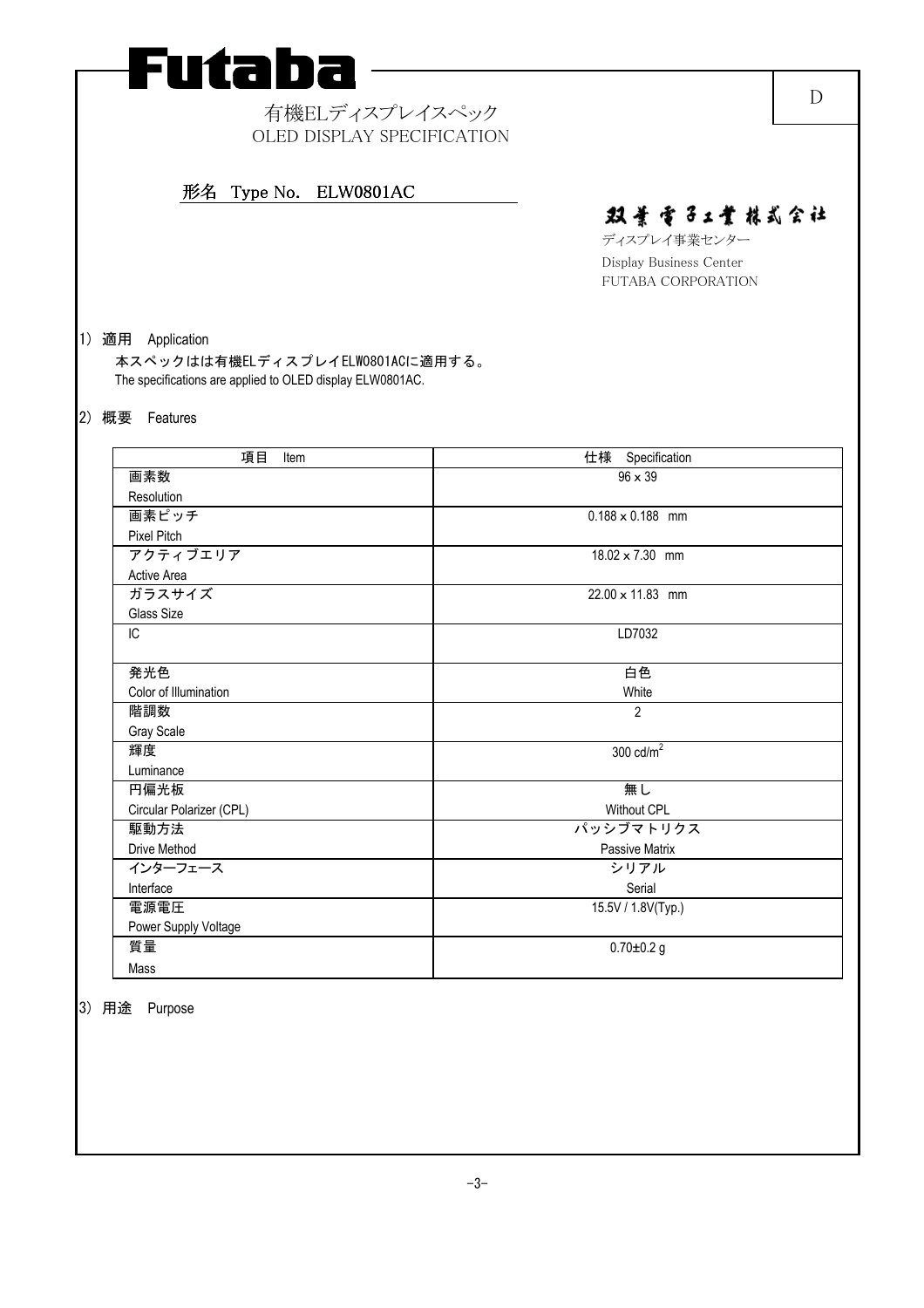### 4) 標準状態 Normal Condition

本仕様書では特に記載の無い場合、下記に規定した標準状態の値を使用するものとする。

Measurements are done under normal condition unless otherwise specified.

| 温度 Temperature |                                                  | $23+3$ °C       |
|----------------|--------------------------------------------------|-----------------|
| 湿度 Humidity    |                                                  | $45 \pm 15%$    |
|                | 0LED駆動電源電圧 OLED Drive Power Supply Voltage (VCC) | $15.5 \pm 0.1V$ |
|                | ロジック電源電圧 Logic Power Supply Voltage (VDD)        | $1.8 + 0.05V$   |

# 5) 電気特性 Electric Characteristics

5-1) 絶対最大定格\*1 Absolute Maximum Rating \*1

| 項目                                  | 記号         | Min.   | Max.      | 単位     |
|-------------------------------------|------------|--------|-----------|--------|
| Item                                | Symbol     |        |           | Unit   |
| OLED駆動電源電圧                          | <b>VCC</b> | $-0.3$ | 18.0      | $\vee$ |
| OLED Drive Power Supply Voltage     |            |        |           |        |
| ロジック電源電圧                            | <b>VDD</b> | $-0.3$ | 3.63      | V      |
| Logic Power Supply Voltage          |            |        |           |        |
| 信号入力電圧                              | Vi         | $-0.3$ | $VDD+0.3$ | V      |
| Signal Input Voltage                |            |        |           |        |
| 動作温度 $*^2$                          | Topr       | $-20$  | $+75$     | °C     |
| Operating Temperature <sup>*2</sup> |            |        |           |        |
| 貯蔵温度                                | Tstg       | $-40$  | +85       | °C     |
| Storage Temperature                 |            |        |           |        |

#### 注: \*1) 絶対最大定格とは、瞬時たりとも超過してはならない限界値である。

#### \*2) 結露なき事。

Notice: \*1) Absolute Maximum Rating is the limit value that it must not exceed.

\*2) No Condensation

#### 5-2) 推奨動作条件 Recommended Operation Condition

| 項目                                     | 記号     | Min.   | Typ. | Max.       | 単位   |
|----------------------------------------|--------|--------|------|------------|------|
| Item                                   | Symbol |        |      |            | Unit |
| OLED駆動電源電圧                             | VCC    | 15.0   | 15.5 | 16.0       |      |
| <b>OLED Drive Power Supply Voltage</b> |        |        |      |            |      |
| ロジック電源電圧                               | VDD    | 1.65   | 1.8  | 3.5        |      |
| Logic Power Supply Voltage             |        |        |      |            |      |
| 信号入力電圧                                 | VIH    | 0.8VDD |      | <b>VDD</b> |      |
| Signal Input Voltage                   | VIL    |        |      | 0.2VDD     |      |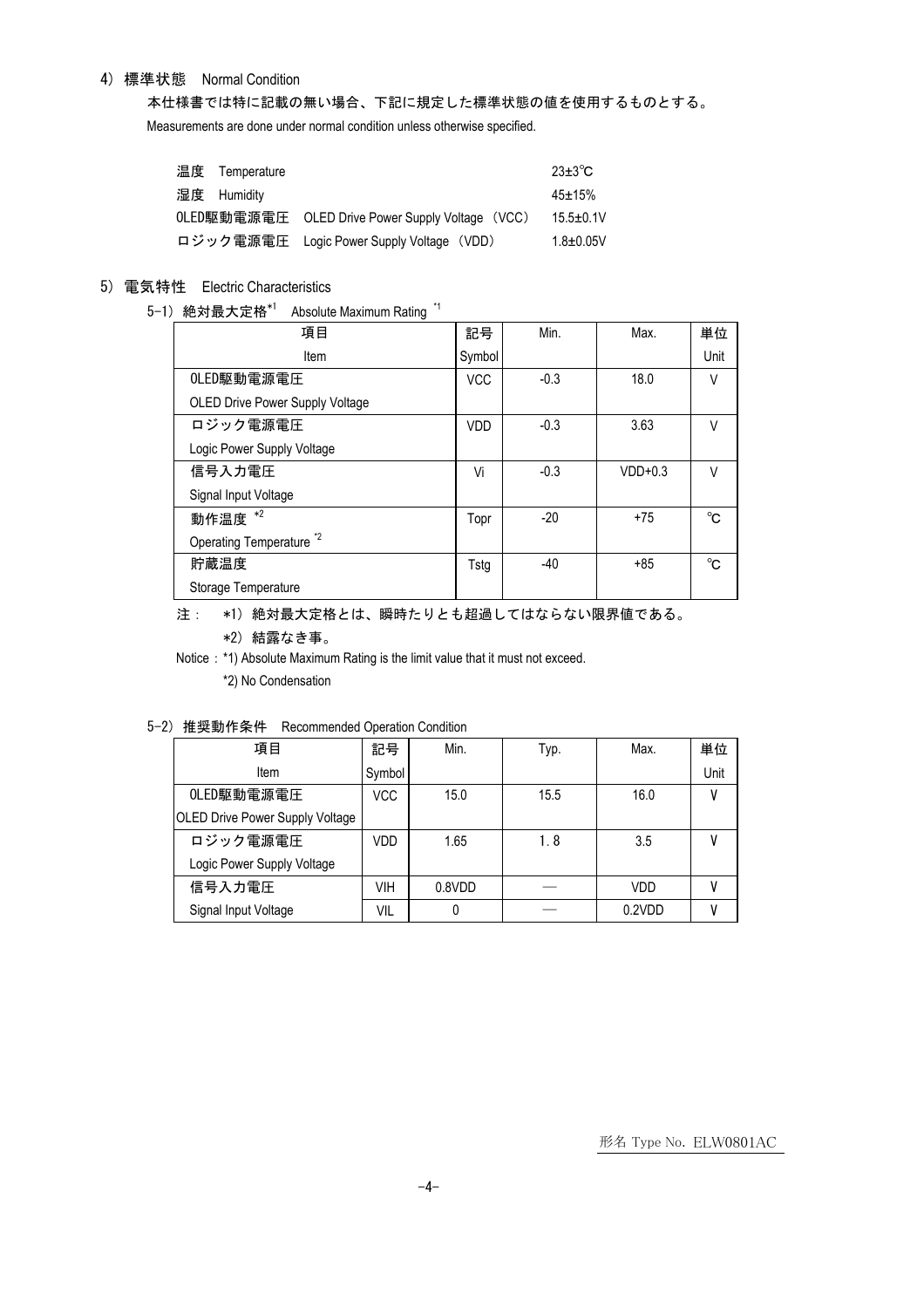5-3) 消費電流 Current Consumption

| 項目                                                      | 記号     | 点灯パターン              |                | Typ.            | Max.    | 単位   |
|---------------------------------------------------------|--------|---------------------|----------------|-----------------|---------|------|
| Item                                                    | Symbol | Lighting pattern    |                |                 |         | Unit |
|                                                         |        | $300 \text{cd/m}^2$ | 全点灯            | 5.3             | 6.1     |      |
|                                                         | ICC    |                     | All Pixels On  |                 |         | mA   |
| OLED駆動電源電流<br><b>OLED Drive Power Supply</b><br>Current |        | 全消灯                 |                | 1.1             | 1.3     |      |
|                                                         |        |                     | All Pixels Off |                 |         |      |
|                                                         | スタンバイ時 |                     |                | 10 <sup>1</sup> | $\mu$ A |      |
|                                                         |        | Stand-by            |                |                 |         |      |
|                                                         |        | $300 \text{cd/m}^2$ | 全点灯            | 57              | 64      |      |
|                                                         |        |                     | All Pixels On  |                 |         | μA   |
| ロジック電源電流                                                | IDD    | 全消灯                 |                | 59              | 66      |      |
| Logic Power Supply Current                              |        |                     | All Pixels Off |                 |         |      |
|                                                         |        | スタンバイ時              |                |                 | 10      |      |
|                                                         |        | Stand-by            |                |                 |         |      |

## 6) 光学特性 Optical Characteristics

6-1) 輝度 / 色度 Luminance / Chromaticity

| 項目                          | 条件                   | Min.   | Typ. | Max.                     | 単位              |
|-----------------------------|----------------------|--------|------|--------------------------|-----------------|
| Item                        | Condition            |        |      |                          | Unit            |
| 輝度<br>Luminance             | 全点灯<br>All Pixels On | 240    | 300  | 360                      | $\text{cd/m}^2$ |
| 色度 x<br>Chromaticity x      | 全点灯<br>All Pixels On | 0.26   | 0.30 | 0.34                     |                 |
| 色度 y<br>Chromaticity y      | 全点灯<br>All Pixels On | 0.29   | 0.33 | 0.37                     |                 |
| 輝度分布 Luminance distribution | パネル内3点<br>— ∗1       | 0      |      | 20                       | $\%$            |
| コントラスト<br>Contrast          | *2                   | 10,000 |      | $\overline{\phantom{0}}$ |                 |

#### 注:

\*1)測定 3点(右記①~③)

パネル内輝度分布=(1-(Limn/Lmax))×100 (%)

\*2) 全点灯暗室コントラスト比 =全点灯輝度/全消灯輝度

#### Notice:

\*1) Measuring the following 3Points (  $(\mathbb{O}\sim3)$ 

Luminance distribution in panel =  $(1-(Limn/Lmax)) \times 100$  (%)

\*2) Contrast ratio of display all pixels on in a dark room = display all pixels on / display all pixels off

形名 Type No. ELW0801AC

① ② ③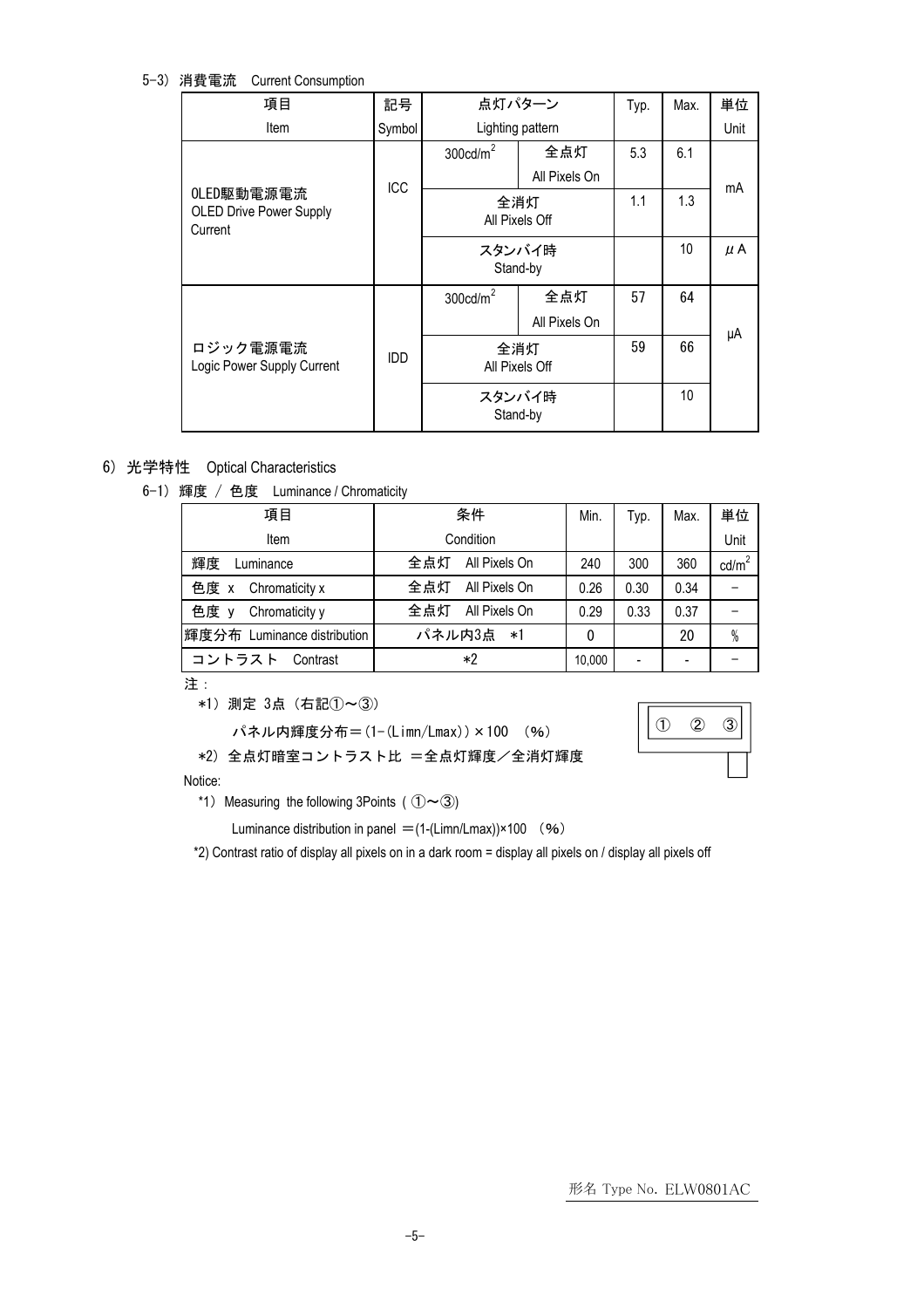#### 6-2) 期待寿命 Lifetime Expectancy

| 項目                                              | 動作条件                                                                | 期待寿命 $*1)$                                                                           |
|-------------------------------------------------|---------------------------------------------------------------------|--------------------------------------------------------------------------------------|
| Item                                            | <b>Operating Condition</b>                                          | Lifetime Expectancy <sup>*1)</sup>                                                   |
| 室温動作                                            | 4)項記載の標準状態、9)項記載の設定値、                                               | 3000時間点灯動作後、輝度は6-1)記載の                                                               |
| 寿命                                              | 点灯率50%* <sup>2)</sup> 連続動作                                          | 規格下限の50%以上である事                                                                       |
| Room Temp.                                      | Normal condition defined as 4), Set min luminance which             | After operationg for 3,000hrs, Luminance should                                      |
| Operating                                       | described in 9), Lighting Rate: 50% <sup>*2)</sup> , and Continuous | be at least 50% of the min luminance which                                           |
| Lifetime                                        | Operation                                                           | written in 6-1).                                                                     |
| 室温貯蔵<br>寿命<br>Room Temp.<br>Storage<br>Lifetime | 4)項記載の標準状態、 貯蔵<br>Normal condition defined as 4), Storage.          | 画素の50%縮退が観察される時間<br>納入後6年<br>50% Pixels shrinkage time.<br>6 years after delivering. |

注:

- \*1) 期待寿命とは、標準条件で使用した場合に期待できる寿命であり、保証するものではありません。
- \*2) 点灯率50%とは、1ライン96画素中の50%の画素を点灯させるものとする。 この時、各々の画素はパネルの駆動時間に対し平均して50%の時間だけ点灯しているものとする。

Notice:

- \*1) Lifetime Expectancy is not guaranteed one but expected lifetime in normal condition.
- \*2) Pixels of 50% in one line 128 pixels are light.

In this case each pixels lights for average time of 50% of display drive time.

\*貯蔵寿命定義

\*Storage Lifetime Definition



初期状態 Initial status 寿命到達時 End of Life Time



6-3)階調数とディマー設定 Gray Scale and Dimmer Steps

| 階調数          | 2(White/Black) |
|--------------|----------------|
| Gray Scale   |                |
| ディマー設定ステップ数  | 65 Steps       |
| Dimmer Steps |                |

#### 7) AC特性 AC Characteristics

7-1)内蔵発振回路 周波数

| 記号 | Min.      | Tvp. | Max | 単位 |
|----|-----------|------|-----|----|
|    | Fosc 0.82 | 0.91 |     |    |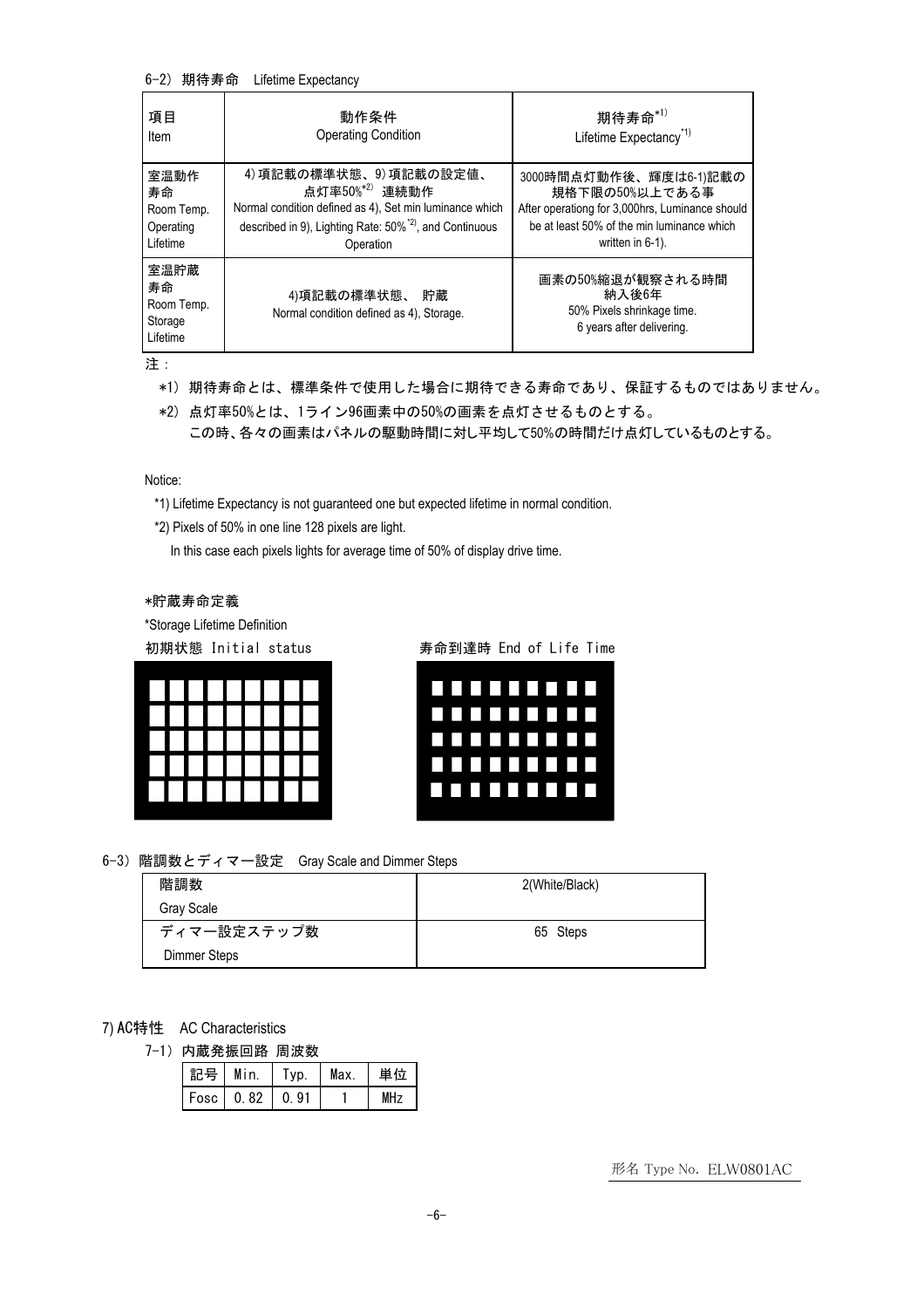| 項目                                                                          | 信号          | 記号               | Min | Typ            | Max | 単位   |
|-----------------------------------------------------------------------------|-------------|------------------|-----|----------------|-----|------|
| Item                                                                        | Signal      | Symbol           |     |                |     | Unit |
| シリアル・クロック周期時間 Serial Clock Cycle Time                                       |             | $t_{CYS}$        | 66  |                |     |      |
| "H"レベル・パルス幅 High Pulse Width                                                | <b>SCLK</b> | t <sub>pwH</sub> | 20  | $\overline{a}$ |     | ns   |
| "L"レベル・パルス幅 Low Pulse Width                                                 |             | t <sub>PWL</sub> | 20  | L,             |     |      |
| DCセットアップ時間 DC Setup Time                                                    | DC          | t <sub>ASS</sub> | 15  | $\overline{a}$ |     |      |
| DCホールド時間 DC Hold Time                                                       |             | $t_{\text{AHS}}$ | 25  | $\overline{a}$ |     | ns   |
| シリアル入力データセットアップ時間                                                           |             | t <sub>DSS</sub> | 20  | $\overline{a}$ |     |      |
| Serial Input Data Setup Time                                                | <b>SDIN</b> |                  |     |                |     | ns   |
| シリアル入カデータホールド時間                                                             |             | $t_{\text{DHS}}$ | 20  |                |     |      |
| Serial Input Data Hold Time                                                 |             |                  |     |                |     |      |
| チップセレクトセットアップ時間1                                                            |             | $t_{\text{CSS}}$ | 20  |                |     |      |
| Chip Select Setup Time1                                                     |             |                  |     |                |     |      |
| チップセレクトホールド時間2                                                              | <b>CSB</b>  | $t_{\text{CSH}}$ | 50  |                |     | ns   |
| Chip Select Hold Time2                                                      |             |                  |     |                |     |      |
| チップセレクト"H"レベル・パルス幅                                                          |             | t <sub>csw</sub> | 50  |                |     |      |
| Chip Select High Pulse Width                                                |             |                  |     |                |     |      |
| クロック立下り→チップセレクト立上げ時間<br>Clock Fall Time $\rightarrow$ Chip Select Rise Time | D0 to CSB   | t <sub>scc</sub> | 15  |                |     | ns   |
| シリアル・クロック立上がり時間 Serial Clock Rise Time                                      |             | tr               |     |                | 15  |      |
| シリアル・クロック立下がり時間 Serial Clock Fall Time                                      | <b>SCLK</b> | tf               |     |                | 15  | ns   |





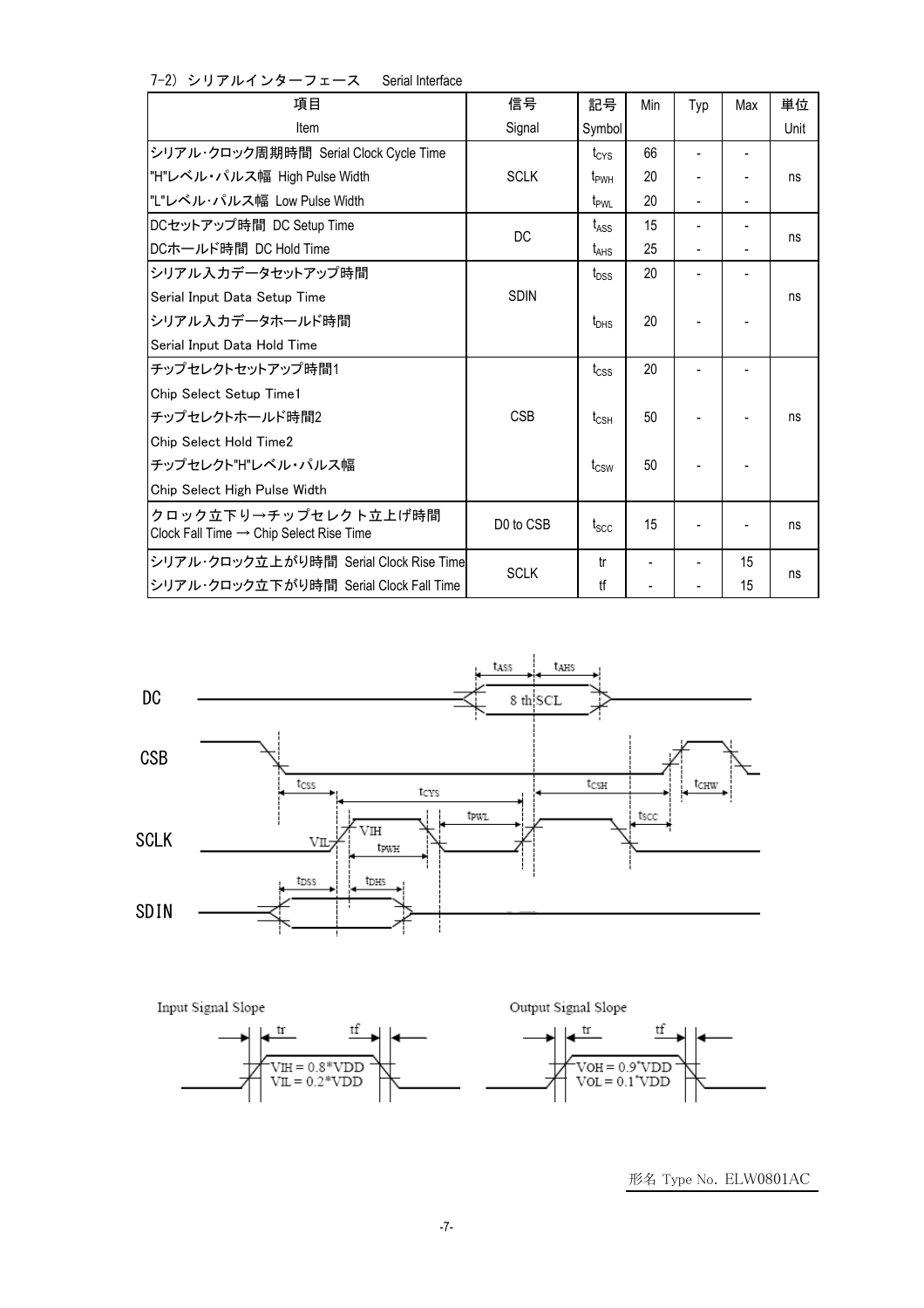#### 7-3) 制御仕様 Control Specification

コマンドをライトする時は、DC端子は"L"にしてください。 シリアルインターフェイスは8bit でアクセスします。 コマンド・パラメータを送信するときCSBは常に"L"にしてください。CSBを"H"にしないでください。 コマンドを入力すると前のコマンドパラメータに上書きします。

Set DC pin "L" when the command is write. The serial interface is accessed with 8bit. Set CSB "L" when the command/parameter is sent. Do not set CSB "H". If the command is input, it is overwrote by the previous command parameter.

| CSB         | Command | Parameter/Data                                                                  |            |
|-------------|---------|---------------------------------------------------------------------------------|------------|
| DC          |         |                                                                                 |            |
| <b>SDIN</b> |         | <u>X D7X D6X D5X D4X D3X D2X D1X D0X D7X D6X D5X D4X D3X D2X D1X D0X D7X D6</u> |            |
| <b>SCLK</b> |         | <del>ฅฅฅฅฅฅฅฅฅฅฅฅฅฅฅ</del><br>Data Latch                                        | Data Latch |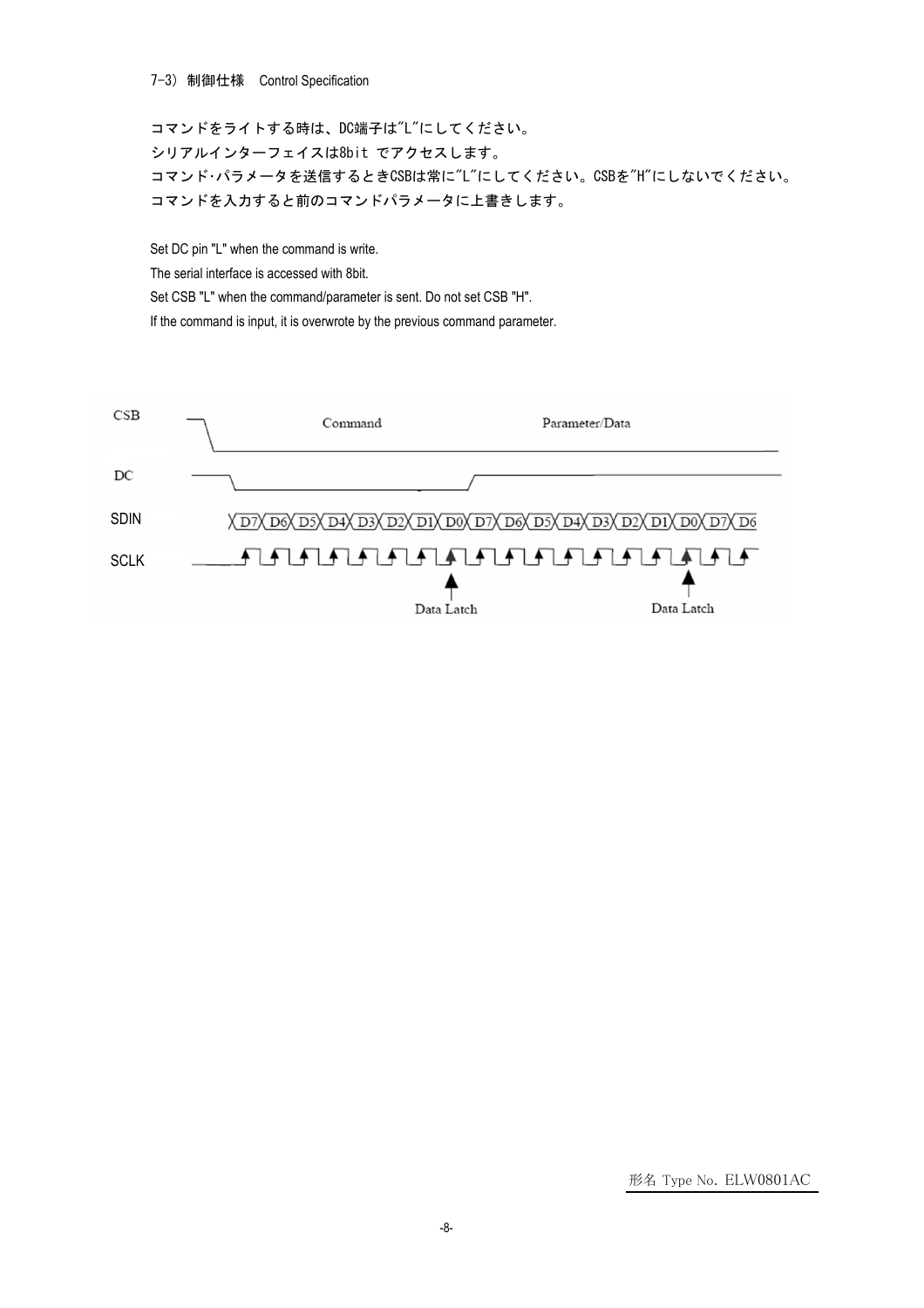8)電源ON/OFFシーケンス&表示ON/OFFシーケンス Power Supply ON/OFF sequence & Display ON/OFF sequence

下図3状態(電源OFF状態・待機状態・表示ON状態)の間の電源シーケンスを示す Sequences in the following 3 states(Power supply OFF, Stand-by, Display ON) are shown.



シーケンス8-1:8-1) 電源OFF状態~表示ON状態のシーケンスを参照 シーケンス8-2:8-2)表示ON状態~待機状態のシーケンスを参照 シーケンス8-3:8-3) 電源OFF状態~待機状態のシーケンスを参照 sequence 8-1: Refer to 8-1) Power OFF / Display ON Sequence sequence 8-2: Refer to 8-2) Display ON / Stand-by Sequence sequence 8-3: Refer to 8-3) Power OFF / Stand-by Sequence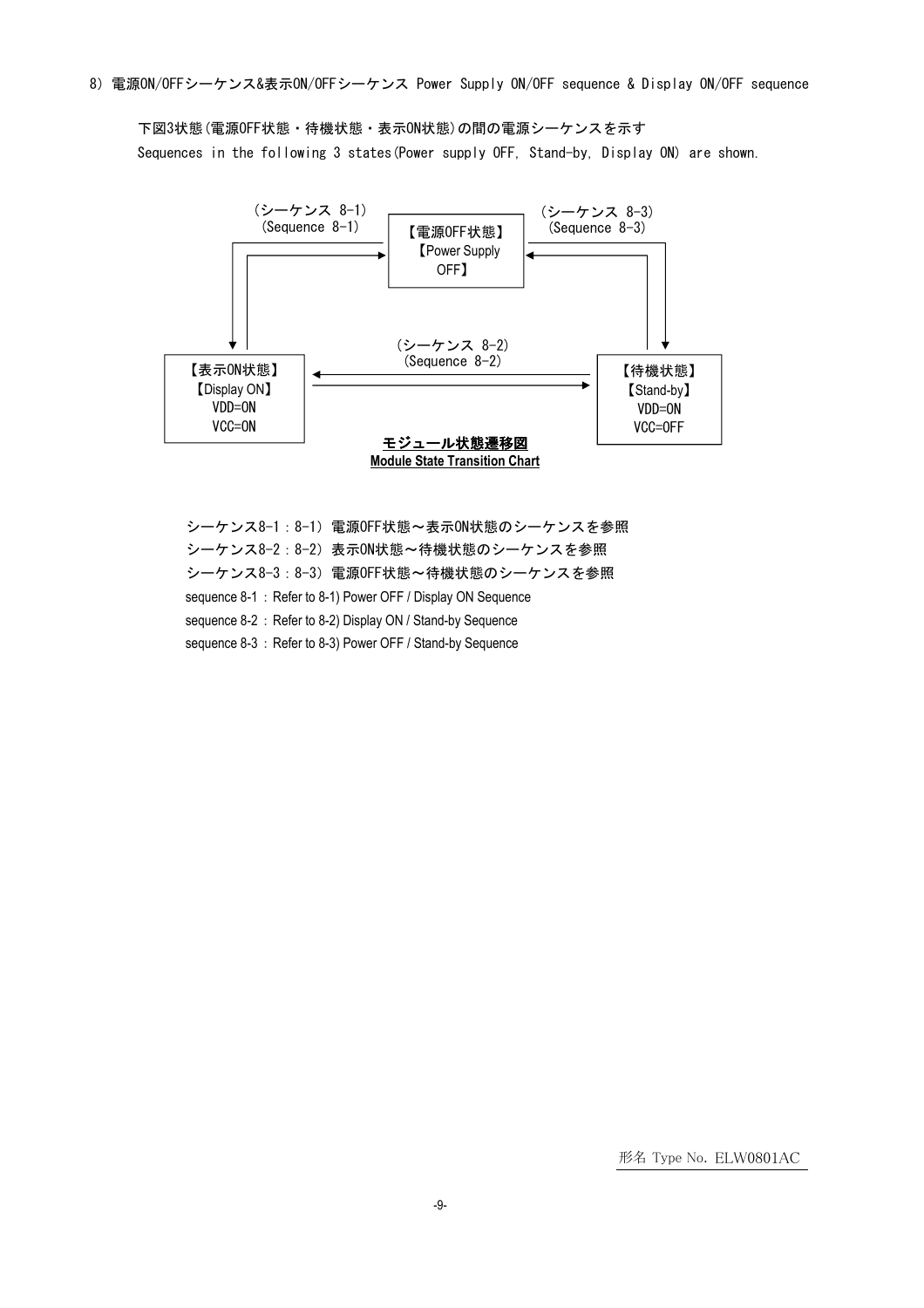



Keep above mentioned sequence, otherwise Panel would break down.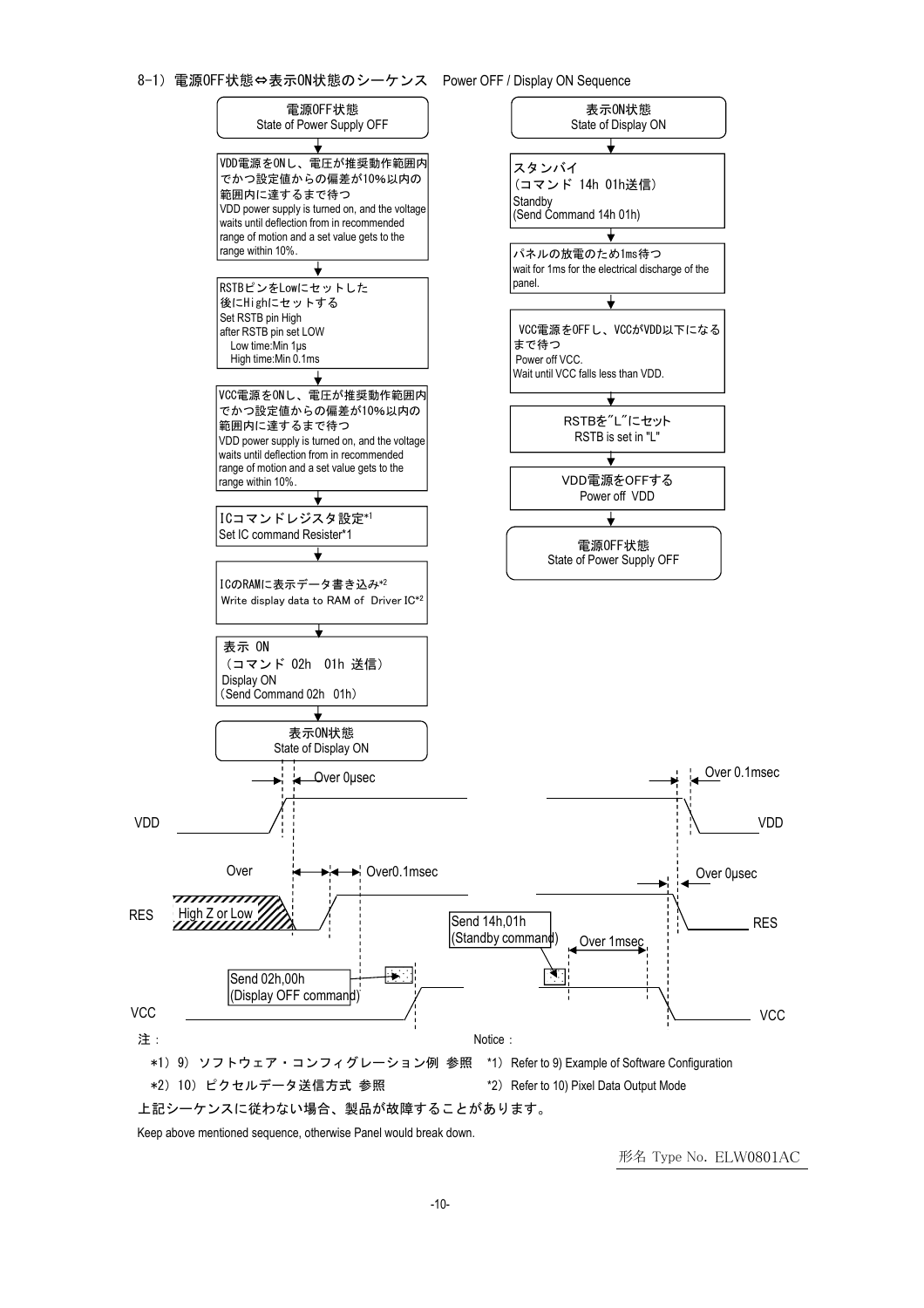#### 8-2)表示ON状態⇔待機状態のシーケンス Display ON / Stand-by Sequence





| 端子名         | 状態                                    |  |  |  |
|-------------|---------------------------------------|--|--|--|
| Pin Name    | Condition                             |  |  |  |
| VDD         | 常時High<br>Always High                 |  |  |  |
| <b>RSTB</b> | 常時High<br>Always High                 |  |  |  |
| CSB         | 常時High<br>Always High                 |  |  |  |
| DC          | 常時High<br>Always High                 |  |  |  |
| vcc         | 下図参照<br>Refer to the under-mentioned. |  |  |  |

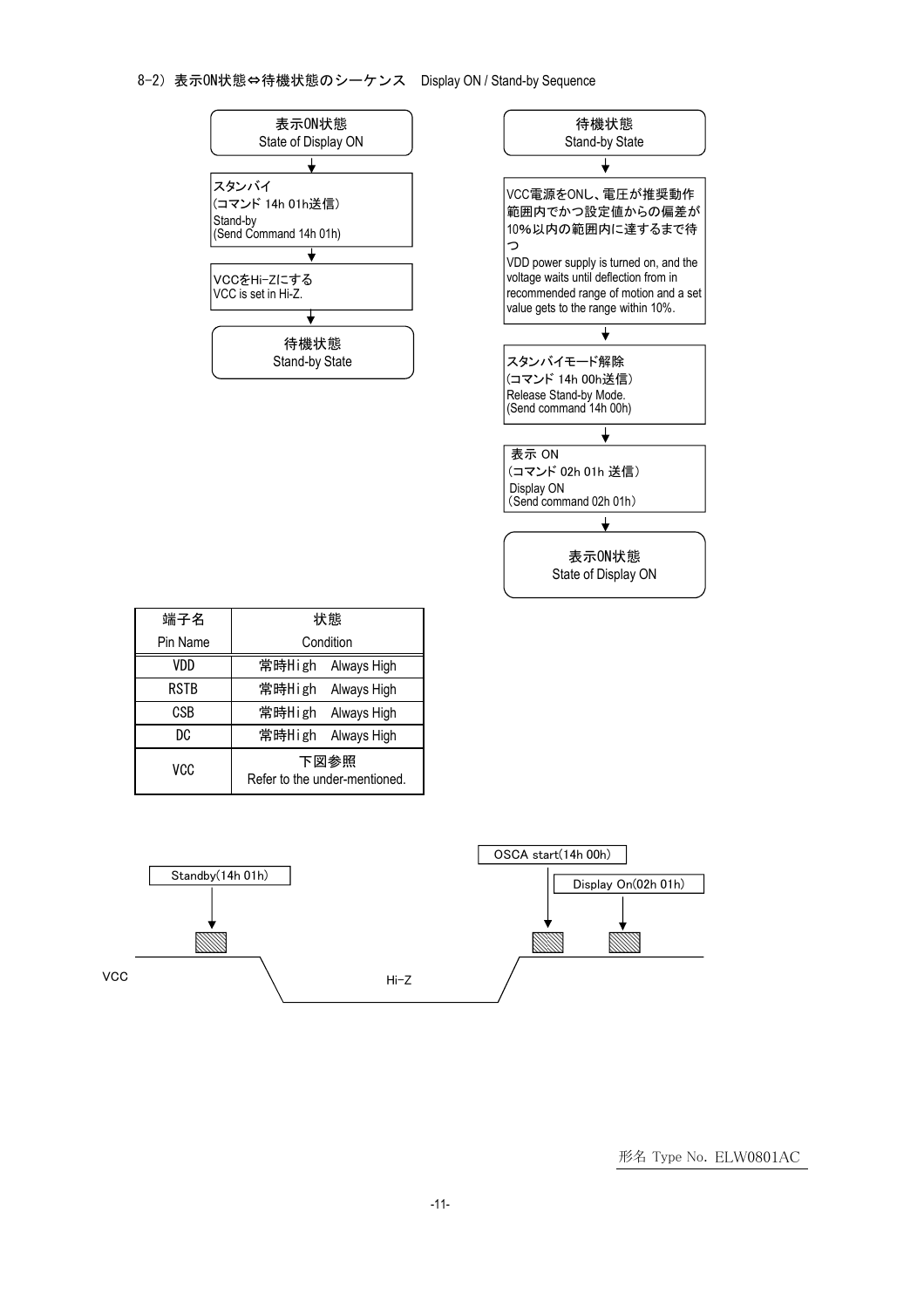#### 8-3)電源OFF状態⇔待機状態のシーケンス Power OFF / Stand-by Sequence



形名 Type No. ELW0801AC

Keep the above sequence, otherwise OLED display would break down.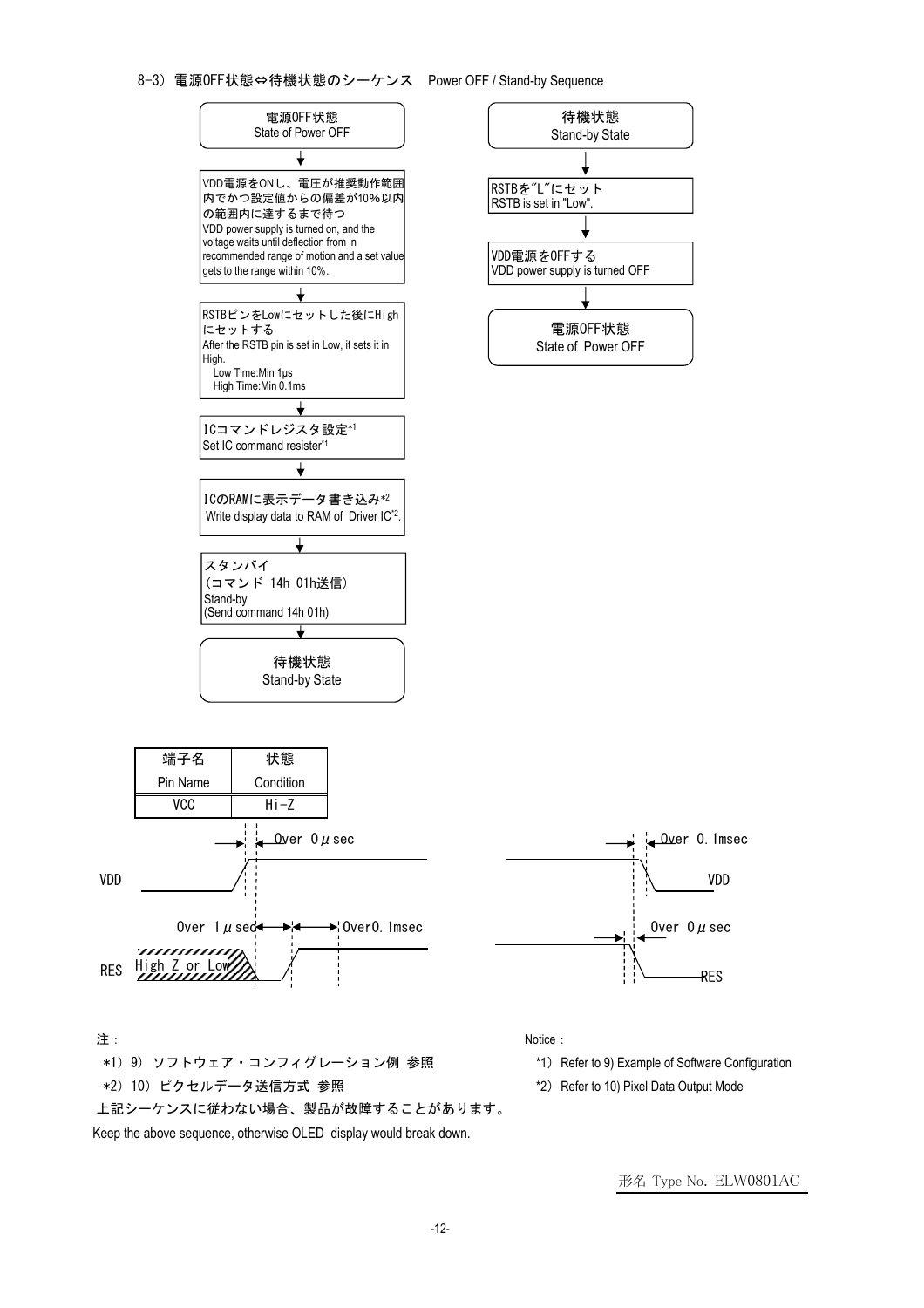9)ソフトウェア・コンフィグレーション例 Example of Software Configuration

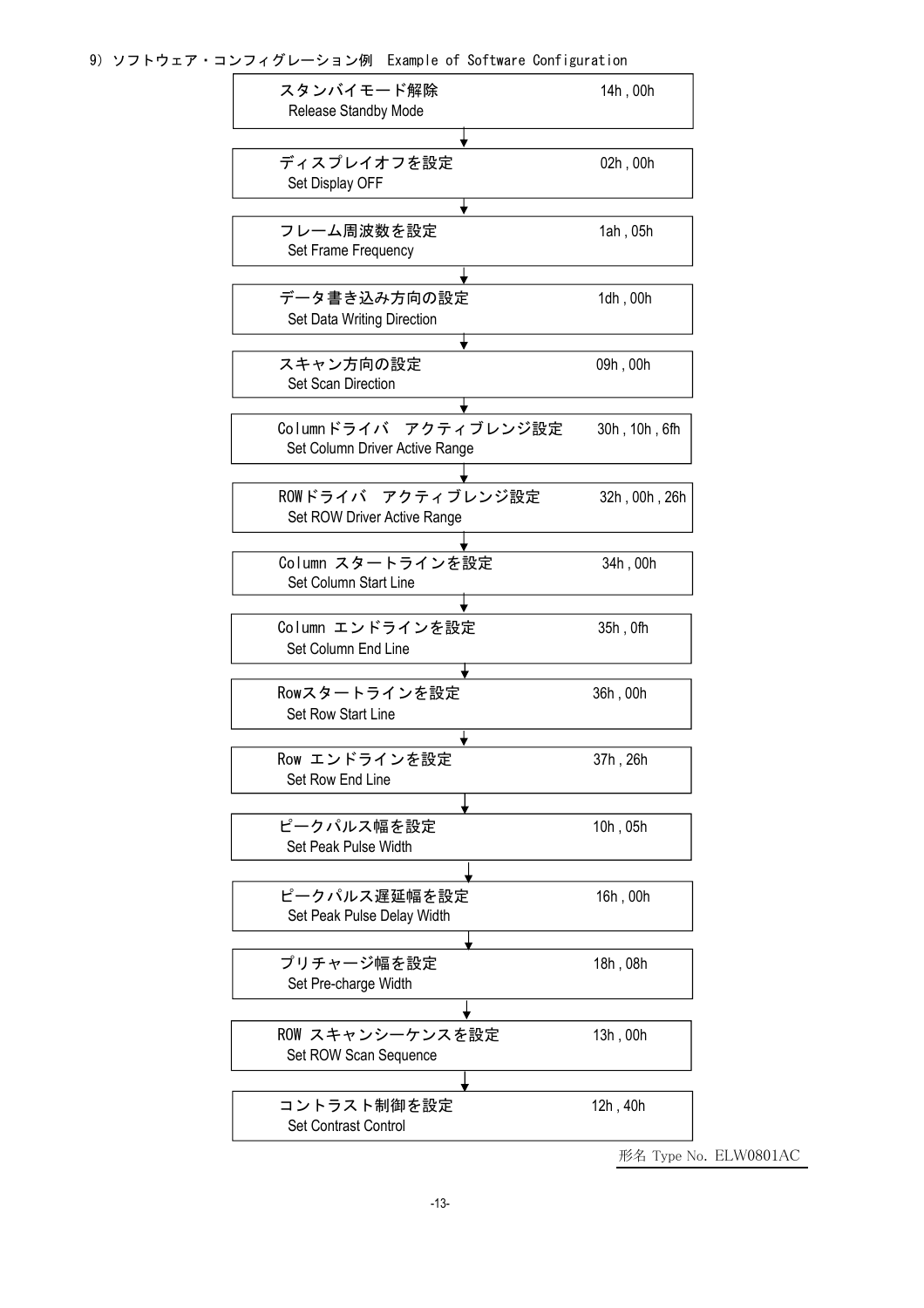#### メモリ空間について

IC内部には128x40bitのサイズのメモリ空間を持っています。1bitのデータは1pixelに相当します。 メモリ空間は下に示す図1の様にカラム方向に8bitずつ区切られ、0から15までのアドレスに16分割 されています。

Dot Memory Map

The size of the RAM is 128x40 bits. One bit is allocated for each pixels.

The memory is divided into the direction of column into 16 , and one division consists of 8bit.

| 02h<br>00h<br>01h                                                                       | 0Eh      | 0Fh      |
|-----------------------------------------------------------------------------------------|----------|----------|
| 00h<br>(01, 00)<br>(02.00)<br>(00, 00)                                                  | (0E.00)  | (0F, 00) |
| (01, 01)<br>(02, 01)<br>01h<br>(00, 01)                                                 | (0E, 01) | (0F, 01) |
| Address<br>Row<br>$\mathcal{L}_{\mathcal{L}_{\mathcal{L}_{\mathcal{L}_{\mathcal{L}}}}}$ |          |          |
| Memory<br>26h<br>(00.26)<br>(02, 26)<br>(01, 26)                                        | (0E, 26) | (0F, 26) |
| (01, 27)<br>(02, 27)<br>27 <sub>h</sub><br>(00.27)                                      | (0E,27   | (0F, 27) |



Memory Size =  $16 \times 8$ Bit  $x 40 = 5,120$  Bit

LD7032 内のメモリ空間<br>Dot Memory Map(LD7032)

#### 11)メモリ書き込みシーケンス Memory Writing Sequence

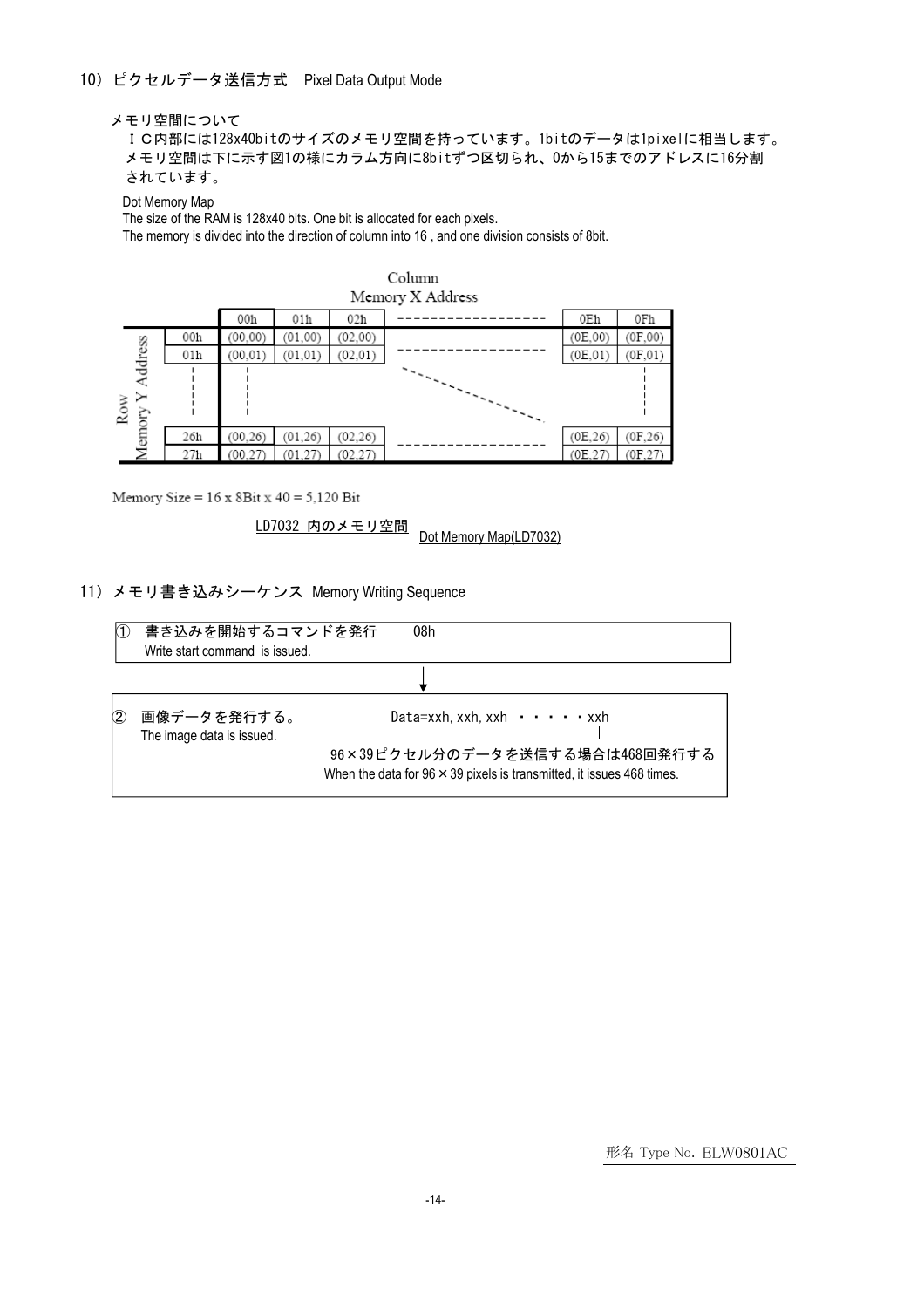12)接続仕様 Connection Specification

12-1) 接続仕様図 Figure of Connection Specification



※表示面視 ※Display side up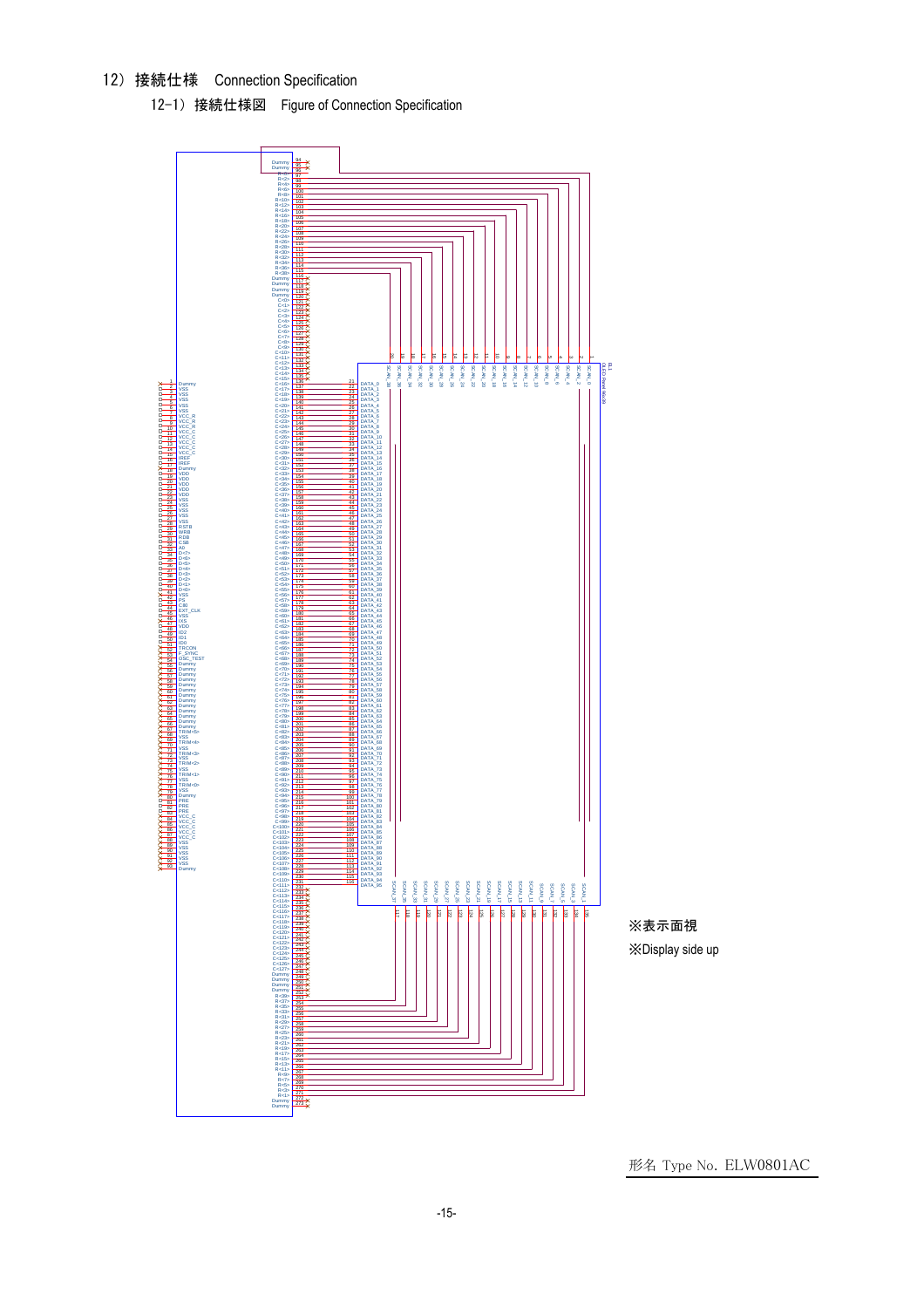# 12-2) 推奨回路 Recommended Circuit



13) 入力端子名称 Pin Assignment

|  | I:Input, O:Output, P:Power |  |
|--|----------------------------|--|
|--|----------------------------|--|

| PIN No | 名称          | 機能<br><b>Function Description</b> |                               |   |  |
|--------|-------------|-----------------------------------|-------------------------------|---|--|
|        | Pin Name    |                                   |                               |   |  |
|        | <b>AGND</b> | グランド                              | <b>GND</b>                    |   |  |
| 2      | <b>AGND</b> | グランド                              | <b>GND</b>                    |   |  |
| 3      | <b>SCLK</b> | クロック                              | Clock                         |   |  |
| 4      | <b>SDIN</b> | データ                               | Data                          |   |  |
| 5      | DC.         | データ/コマンド選択                        | Data/command selection        |   |  |
| 6      | <b>CSB</b>  | チップセレクト                           | Chip selection                |   |  |
|        | <b>RSTB</b> | リセット                              | Reset                         | P |  |
| 8      | <b>GND</b>  | グランド                              | <b>GND</b>                    |   |  |
| 9      | VDD         | ロジック電源                            | Logic power supply            | P |  |
| 10     | Iref        | 基準電流設定                            | Segment current reference pin | P |  |
| 11     | <b>VCC</b>  | OLED駆動電源                          | OLED drive power supply       | P |  |

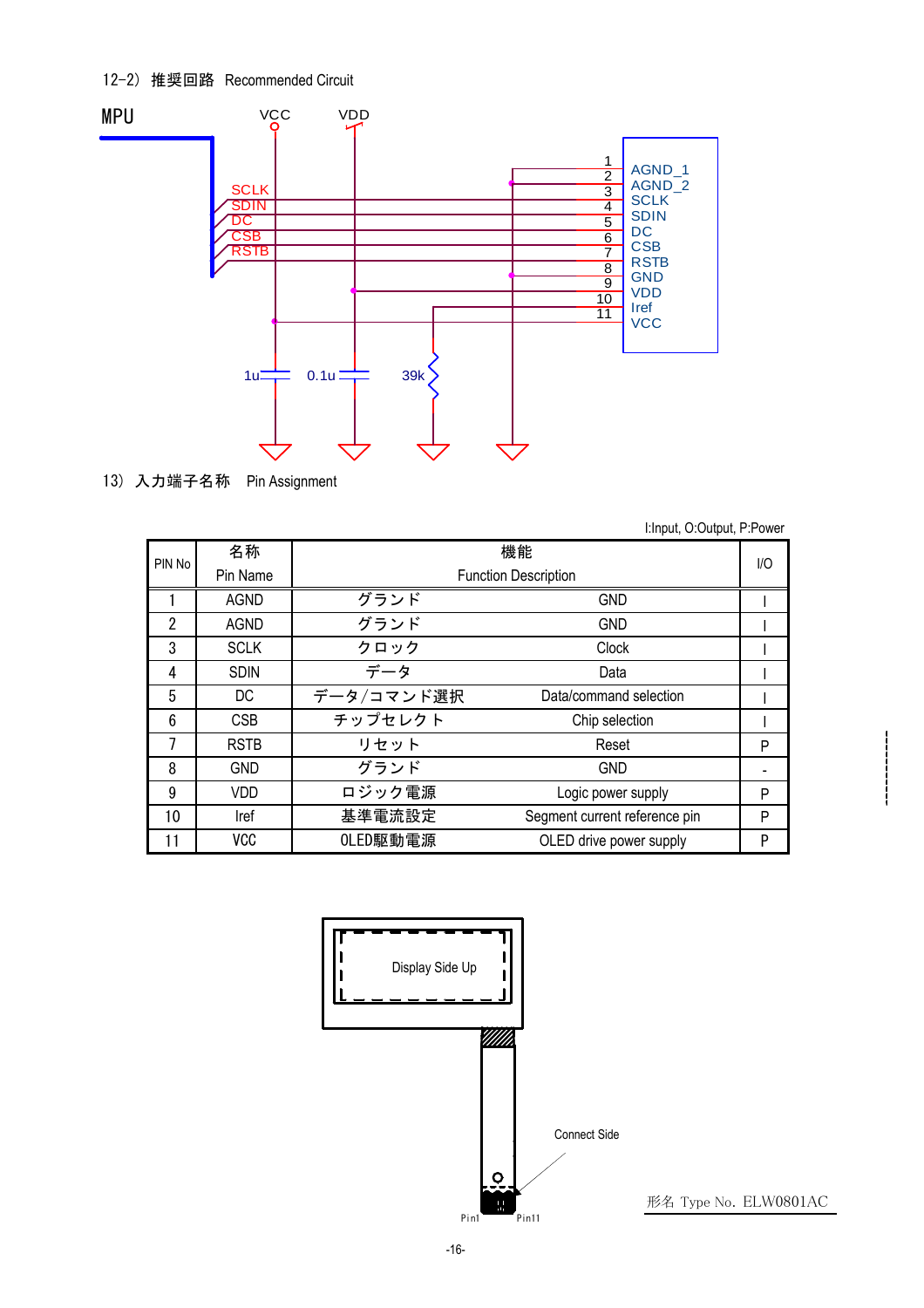# 14) 信頼性試験 Reliability Test

| 項目                               | 試験条件                                                                                                                                                            | サンプル数       | 判定基準                                                                                       |  |  |  |
|----------------------------------|-----------------------------------------------------------------------------------------------------------------------------------------------------------------|-------------|--------------------------------------------------------------------------------------------|--|--|--|
| Item                             | Condition                                                                                                                                                       | Sample size | Description                                                                                |  |  |  |
| 低温貯蔵                             | -40℃ 貯蔵<br>240時間 *1                                                                                                                                             | 5           | 機械的・電気的に動作異常<br>が無い事<br>No abnormal operation electrically                                 |  |  |  |
| Low Temp. Storage                | -40°C Storage 240hrs *1                                                                                                                                         |             |                                                                                            |  |  |  |
| 低温動作                             | -20℃ 動作 240 時間 *1                                                                                                                                               | 5           | or mechanically.                                                                           |  |  |  |
| Low Temp. Operation              | -20°C Operation 240hrs *1                                                                                                                                       |             |                                                                                            |  |  |  |
| 高温貯蔵                             | +85℃貯蔵 240 時間 *1                                                                                                                                                | 5           |                                                                                            |  |  |  |
| High Temp. Storage               | $+85^{\circ}$ C Strage 240hrs *1                                                                                                                                |             |                                                                                            |  |  |  |
| 高温動作                             | +75℃動作 240 時間 *1                                                                                                                                                | 5           |                                                                                            |  |  |  |
| <b>High Temp. Operation</b>      | +75°C Operation 240hrs *1                                                                                                                                       |             |                                                                                            |  |  |  |
| 高温高湿貯蔵                           | +60°C95%貯蔵 240 時間 *1*2                                                                                                                                          | 5           |                                                                                            |  |  |  |
| High Temp. High Humid. Storage   | +60°C95% Strage 240hrs *1*2                                                                                                                                     |             |                                                                                            |  |  |  |
| 熱衝擊                              | -30°C30Min/+85°C30Min 100サイクル                                                                                                                                   | 5           |                                                                                            |  |  |  |
| Thermal Shock                    | -30℃ 30Min/+85℃ 0.5 h<br>100 Cycles                                                                                                                             |             |                                                                                            |  |  |  |
| サージ試験<br><b>Surge Test</b>       | HBM: 100pF, 1.5k $\Omega$ , $\pm$ 1000V<br>MM: 200pF, $0\Omega$ , $\pm 200V$<br>※端子に各5回放電する<br>X Electricity is discharged to the<br>terminal 5 times for each. | 5           |                                                                                            |  |  |  |
| 梱包落下<br>Drop Test (Packing)      | 1角3稜6面 落下高さ80㎝ 各面1回(計10回)<br>1 Corner, 3 Edges, 6 Surfaces, Height:80cm<br>One time in each side (10 times)                                                     | 5           | 機械的・電気的に動作及び<br>外観上異常が無い事<br>No abnormal operation.<br>No abnormal display electrically or |  |  |  |
| 耐振動性 (梱包)<br>Vibration (Packing) | 5~100Hz、0.75G、対数掃引、X, Y, Z各20分<br>5~100Hz、0.75G、Logarithm Sweep、Direction<br>X, Y, Z 20Min                                                                      | 5           | mechanically.                                                                              |  |  |  |
| 抗折強度<br><b>Bending Strength</b>  | パネル抗折力測定方法参照<br>Refer to Method of Measuring OLED Panel Flexural<br>Strength Characteristic.                                                                    | 5           | 25N以上の強度があること。<br>25N ≤ Stregth of the OLED Panel                                          |  |  |  |

注: \*1)強制循環恒温槽雰囲気中、動作試験は点灯率100%にて実施。

\*2)結露なき事。

Notice: \*1) It's executed at the atmosphere of compulsory circulation constant temperature chamber.

(100% lighting in case of operation test)

\*2) No Condensation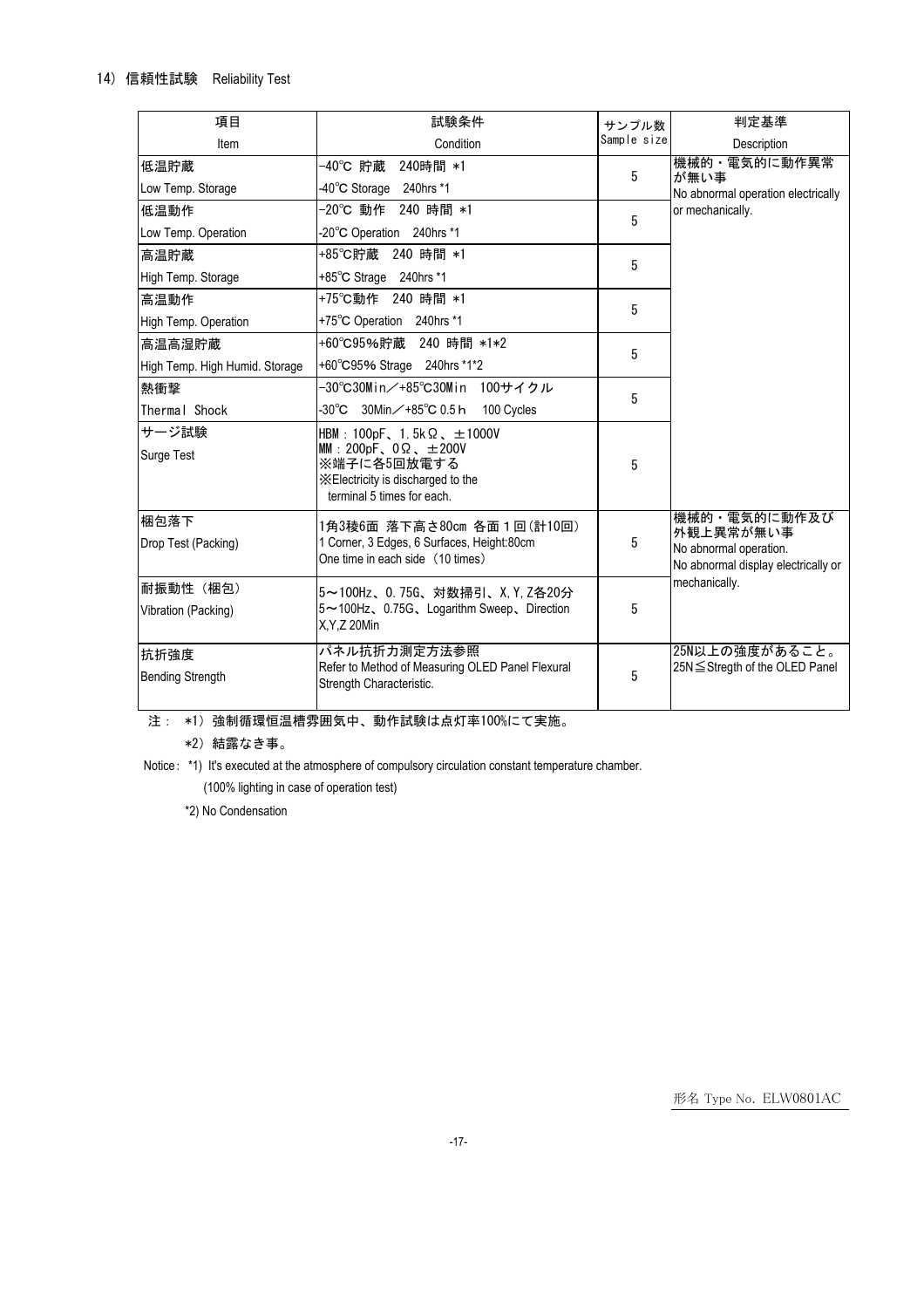## 15-1) 外観検査条件 Appearance Inspection Condition

検査対象物から30cm離れた位置から、OLED表示面の正面及び45°の範囲で目視検査を行う。 この検査条件にて認識できない項目は、次ページ外観基準仕様を満たさなくとも良品とする。 室温にて行う。 The visual inspection is carried out from 30cm away position in the conical area of which angle between a OLED display perpendicular line is 45°. Even if Appearance specification of next page is not satisfied, the item that cannot be recognized by this inspection condition isassumed to be good. Ambient (Room) temperature condition.



#### 各欠陥の定義は下記の通りとする。

Definition of Defect



D:点の平均径、D=(長径+短径)/2

D: Mean Diameter of Spot, D=(Max. Diameter + Min.Diameter) / 2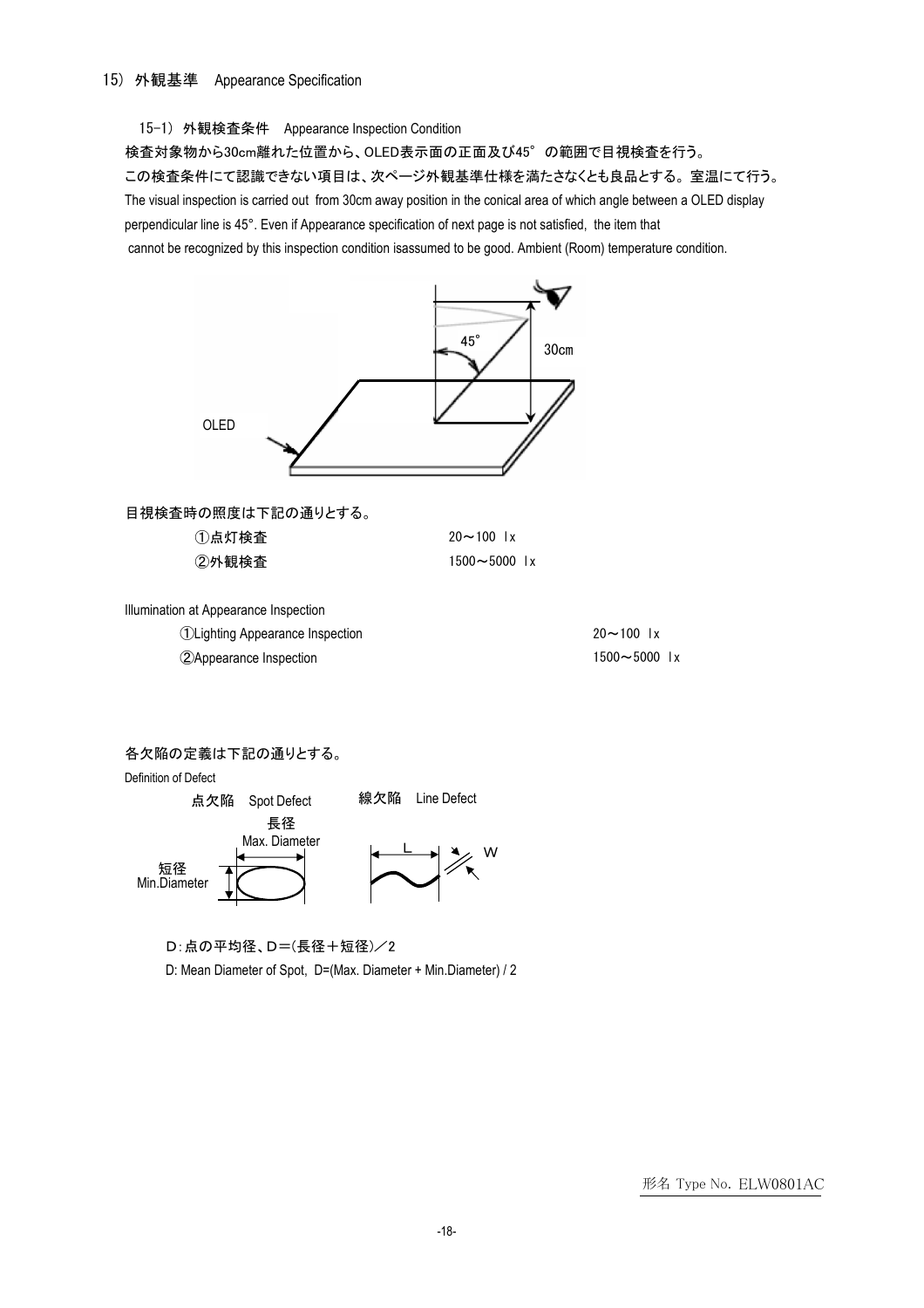15-2) 外観基準 Appearance Specification

| 項目                  | 内容                                                                                                        | 判定基準                                                              | 許容数                                                               |  |  |
|---------------------|-----------------------------------------------------------------------------------------------------------|-------------------------------------------------------------------|-------------------------------------------------------------------|--|--|
| Item                | Content                                                                                                   | Description                                                       | Allowed Number of Defects                                         |  |  |
| 非点灯                 | 非表示・非動作パネル                                                                                                | 表示しないパネル                                                          | $\overline{0}$                                                    |  |  |
| Non-Lighting        | Non-Display and Non-Operation Panel                                                                       | Non-Lighting Panel                                                |                                                                   |  |  |
| 点欠陥                 | 黒点:画素内のゴミや発光素子                                                                                            | $D \leq 0.10$                                                     | 不問                                                                |  |  |
| <b>Point Defect</b> | の焼けによる黒い点                                                                                                 |                                                                   | Pretermission                                                     |  |  |
|                     | 白点:画素内にある周囲より明<br>るい発光点<br>Black spot by scorch of foreign bodies<br>in pixel and light emission element. | 0.10 $\leq$ 0.15                                                  | 2個<br>(距離10mm以上)<br>2 Pieces (10mm ≤ Multiple<br>Defect Interval) |  |  |
|                     | White spot that shine more brightly                                                                       |                                                                   | $\mathbf 0$                                                       |  |  |
|                     | than surroundings.                                                                                        | 0.15 < D                                                          |                                                                   |  |  |
| 黒線                  | 発光素子、ゴミによる黒線                                                                                              | $W \leq 0.05$                                                     | 不問                                                                |  |  |
| Blac k Line         | Black line by Light emitting element<br>and dust.                                                         |                                                                   | Pretermission                                                     |  |  |
|                     |                                                                                                           | L≦2.0且つ0.05 <w≦0.10< td=""><td>2個<br/>(距離10mm以上)</td></w≦0.10<>   | 2個<br>(距離10mm以上)                                                  |  |  |
|                     |                                                                                                           | $L \le 2.0$ and 0.05 <w <math="">\le 0.10</w>                     | 2 Pieces (10mm ≤ Multiple<br>Defect Interval)                     |  |  |
|                     |                                                                                                           | 2.0 <l 0<="" td="" 且つ0.05<w又は0.10<w=""><td></td></l>              |                                                                   |  |  |
|                     |                                                                                                           | 2.0 <l 0.05<w="" 0.10<w<="" and="" or="" td=""><td></td></l>      |                                                                   |  |  |
| ライン欠陥               | 輝線 (周囲より明るいライン)                                                                                           | 輝度差3%を超えるもの                                                       | $\mathbf 0$                                                       |  |  |
| Line Defect         | <b>Bright Line</b>                                                                                        | $3\% \leq$ luminance difference                                   |                                                                   |  |  |
|                     | 暗線 (周囲より暗いライン)                                                                                            | 輝度差3%を超えるもの                                                       | $\overline{0}$                                                    |  |  |
|                     | Dark Line                                                                                                 | 3% ≤ luminance difference                                         |                                                                   |  |  |
| ガラスキズ               | 表示面に存在するガラスキズ                                                                                             | W≤0.05                                                            | 不問                                                                |  |  |
| Scratch of Glass    | Scratch of Glass in Active Area                                                                           |                                                                   | Pretermission                                                     |  |  |
|                     |                                                                                                           | L≦2.0 且つ 0.05 <w≦0.10< td=""><td>2個<br/>(距離10mm以上)</td></w≦0.10<> | 2個<br>(距離10mm以上)                                                  |  |  |
|                     |                                                                                                           | $L \le 2.0$ and 0.05 <w <math="">\le 0.10</w>                     | 2 pieces (10mm ≤ Multiple<br>Defect Interval)                     |  |  |
|                     |                                                                                                           | 2.0 <l 0.05<w="" 0<="" td="" 且つ="" 又は0.10<w=""><td></td></l>      |                                                                   |  |  |
|                     |                                                                                                           | 2.0 <l 0.05<w="" 0.10<w<="" and="" or="" td=""><td></td></l>      |                                                                   |  |  |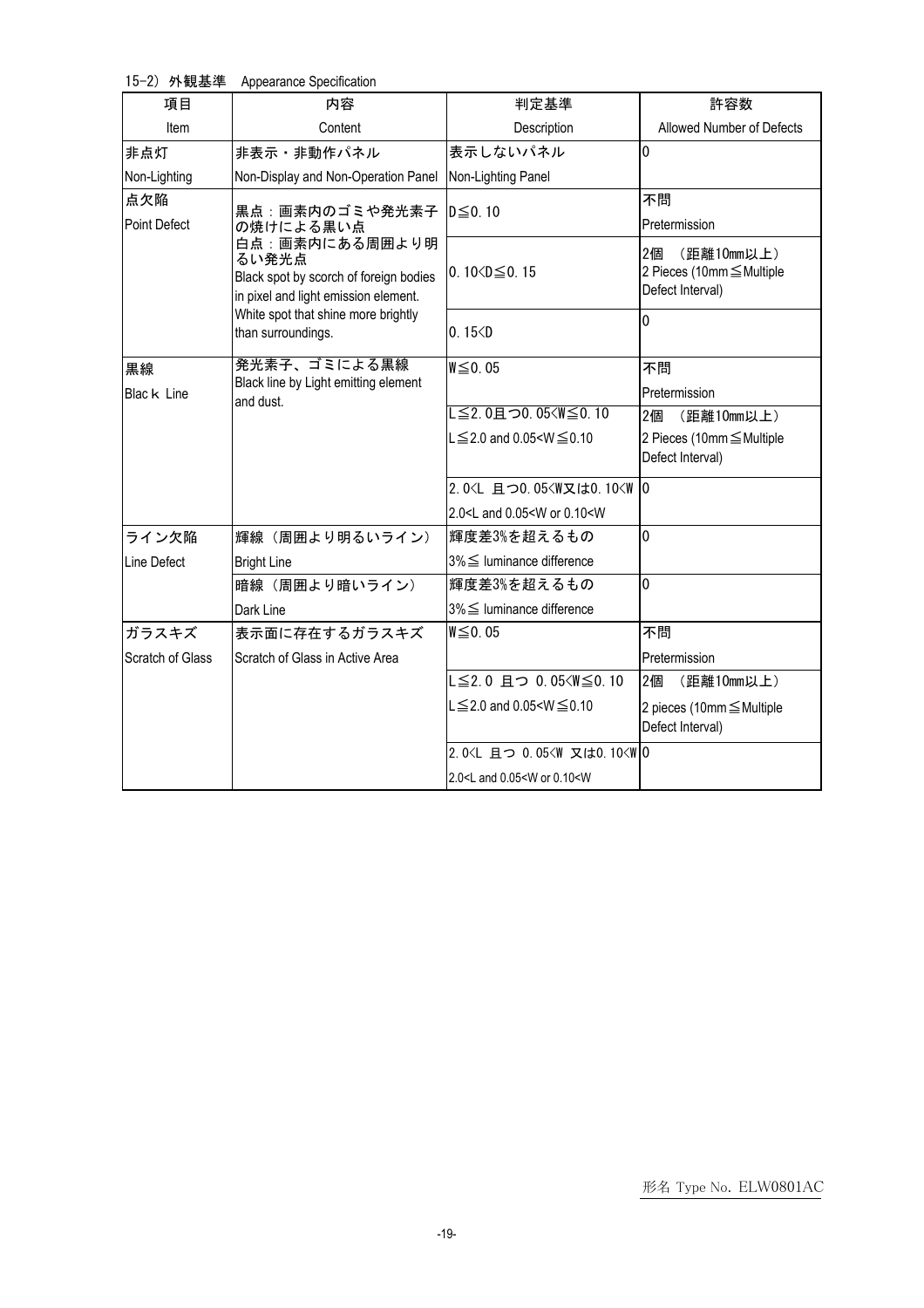15-2) 外観基準 (続き) Appearance Specification(Continued)

| $\frac{1}{2}$ is interesting to $\frac{1}{2}$<br>項目 | $\ldots$<br>内容                                | 判定基準                                                          | 許容数                                                                                                                       |
|-----------------------------------------------------|-----------------------------------------------|---------------------------------------------------------------|---------------------------------------------------------------------------------------------------------------------------|
| Item                                                | Content                                       | Description                                                   | Allowed Number of Defects                                                                                                 |
| 封止板外観<br>Sealing Plate<br>Appearance                | 封止板の汚れ、キズ<br>Dirt, Scratch of Sealing Plate   | キズ(外形寸法影響無き<br>事)<br>Scratch (No Influence in<br>Dimension)   | 不問<br>Pretermission                                                                                                       |
|                                                     |                                               | 打痕(外形寸法影響無き<br>事)<br>Dent Mark (No Influence in<br>Dimension) | $\overline{0}$                                                                                                            |
|                                                     |                                               | 汚れ(外形寸法影響無き<br>事)<br>Dirt (No Influence in Dimension)         | 皮膜状樹脂汚れは良品とする<br>To Disregard Filmy Dirt of Resin.                                                                        |
| 保護樹脂外観                                              | 樹脂表面の汚れ、キズ                                    | キズ(外形寸法影響無き事)                                                 | 不問<br>配線露出無き事                                                                                                             |
| <b>Protection Resin</b><br>Appearance               | Dirt, Scratch of Protection Resin             | Scratch (No Influence on dimension)                           | Pretermission, No exposure of wiring.                                                                                     |
|                                                     |                                               | 汚れ (外形寸法影響無き事)                                                | 皮膜状樹脂汚れは良品とする                                                                                                             |
|                                                     |                                               | Dirt (No Influence on dimension)                              | It disregards film type resin dirt.                                                                                       |
| IC外観                                                | IC表面の汚れ                                       | 汚れ (外形寸法影響無き事)                                                | 皮膜状樹脂汚れは良品とする                                                                                                             |
| IC Appearance                                       | Dirt of IC Surface                            | Dirt (No Influence on dimension)                              | It disregards film type resin dirt.                                                                                       |
| FPC外観<br>FPC Appearance                             | FPCの汚れ、キズ、折れ<br>Dirt, Scratch, Bending of FPC | 汚れ (外形寸法影響無き事)<br>Dirt (No Influence on dimension)            | 皮膜状樹脂汚れは良品とする<br>コネクタ電極に樹脂付着無き事<br>It disregards film type resin dirt.<br>No adhesion of resin at connector<br>electrode. |
|                                                     |                                               | キズ、折れ<br>Scratch, Bending                                     | キズによる配線露出無き事<br>フィルムのみの部分はフィルム<br>に切れ目なきこと<br>No exposure of wiring by scratch.<br>No pause at film part.                 |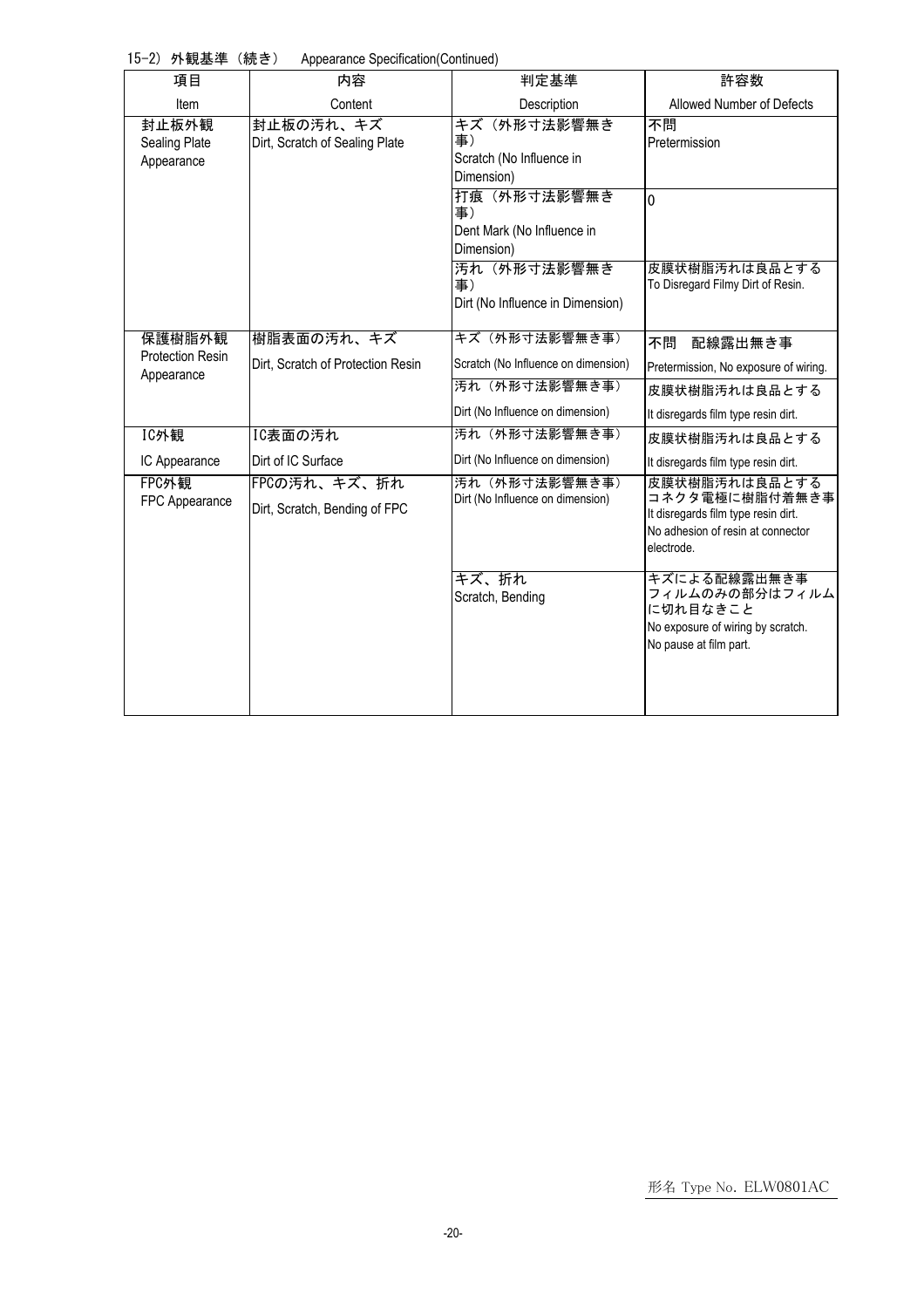| 15-2) 外観基準 (続き) Appearance Specification(Continued)                  |
|----------------------------------------------------------------------|
| ①ワレカケ(実装面側)<br><b>Glass Chips (Assembly Side)</b><br>b               |
| $\cdot$ a $\leq$ 3.0mm                                               |
| $\cdot$ b $\leq$ 0.25 mm                                             |
| ・c ≦ ガラス厚<br>封止板                                                     |
| ・個数は不問<br>Sealing<br>Plate<br>引出電極部                                  |
| Assembly<br>Side /                                                   |
| $\cdot$ a $\leq$ 3.0mm<br>a                                          |
| $\cdot$ b $\leq$ 0.25 mm                                             |
| $\cdot$ c $\leq$ The Glass Thickness<br>ガラスパネル Glass Panel<br>c      |
| • Allowed Number of Defects : No limitation.                         |
|                                                                      |
| ②ワレカケ(表示面側)Glass Chips (Display Side)<br>b<br>$\cdot$ a $\leq$ 3.0mm |
| $\cdot$ b $\leq$ 0.5 mm                                              |
| ガラスパネル Glass Panel<br>·c ≦ ガラス厚                                      |
| 表示面<br>・個数は不問                                                        |
| <b>Display Side</b>                                                  |
| $\cdot$ a $\leq$ 3.0mm                                               |
| a<br>$\cdot$ b $\leq$ 0.5 mm                                         |
| $\cdot$ c $\leq$ The Glass Thickness                                 |
| c<br>• Allowed Number of Defects : No limitation.                    |
| 封止板 Sealing plate                                                    |
|                                                                      |
| ③ワレカケ (角部) Glass Defects on Corners                                  |
| $\cdot$ a + b $\leq$ 3.0mm                                           |
| ガラスパネル Glass Panel<br>·c ≦ ガラス厚                                      |
| ・個数:不問                                                               |
| 表示面<br>Display Side                                                  |
| $\cdot$ a + b $\leq$ 3.0mm                                           |
| $\cdot$ c $\leq$ The Glass Thickness<br>$\mathbf c$                  |
| • Allowed Number of Defects : No limitation.                         |
|                                                                      |
| 封止板 Sealing plate<br>a                                               |
|                                                                      |
|                                                                      |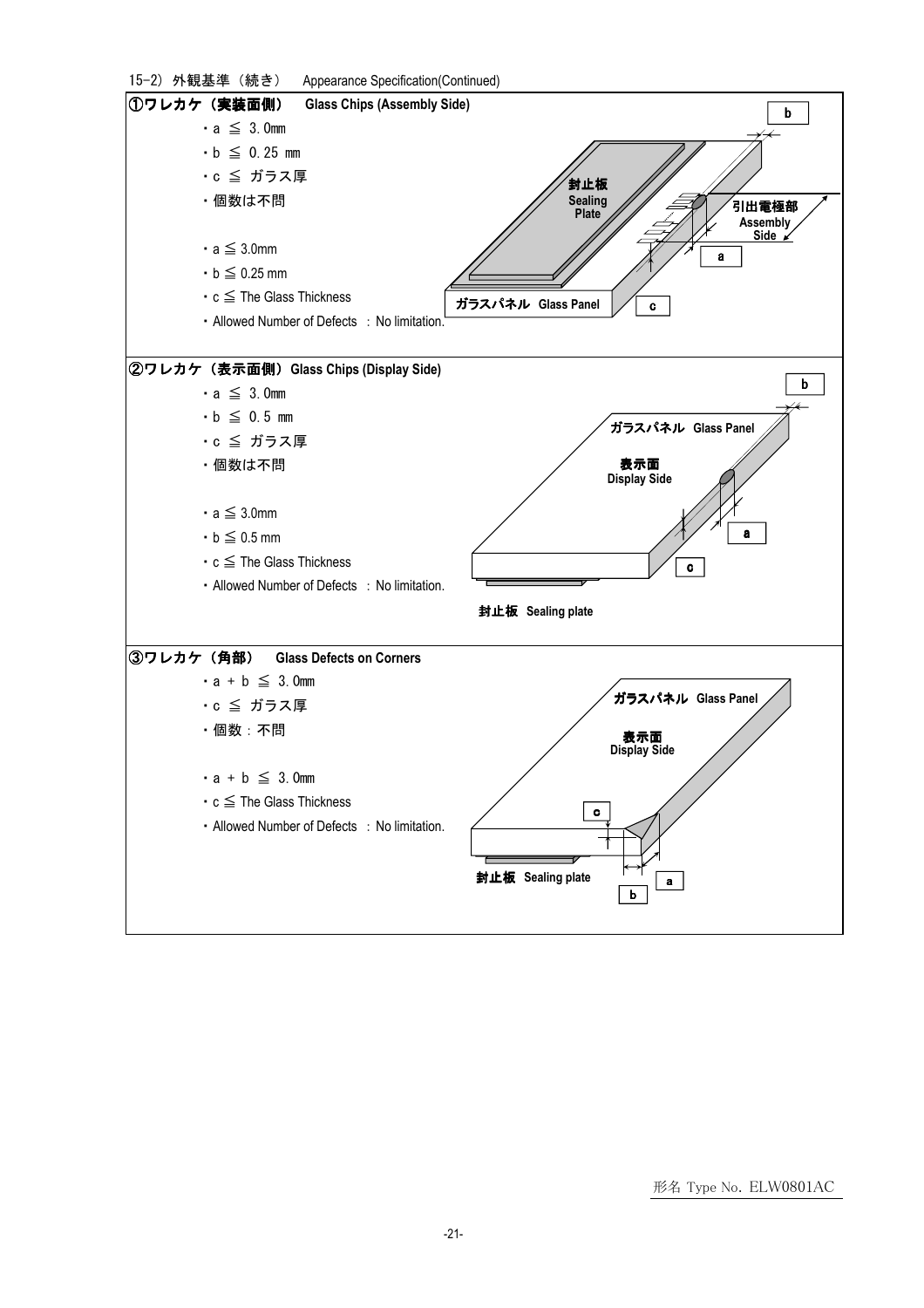16) 輝度・色度測定方法 Method of Measuring Luminance and Chromaticity

表示面に対し垂直方向 から、トプコン製の輝度計BM-7により測定を行なう。(下図参照) Luminance and chromaticity are measured with a luminance colorimeter BM-7 (TOPCON corp.) at perpendicular angle to OLED display. (See Figure Below)

中央付近を測定する。

#### 輝度・色度試験時の駆動条件:全点灯

Operation Condition of Measuring Luminance and Chromaticity: All Pixels On.







輝度測定位置 Position of Measuring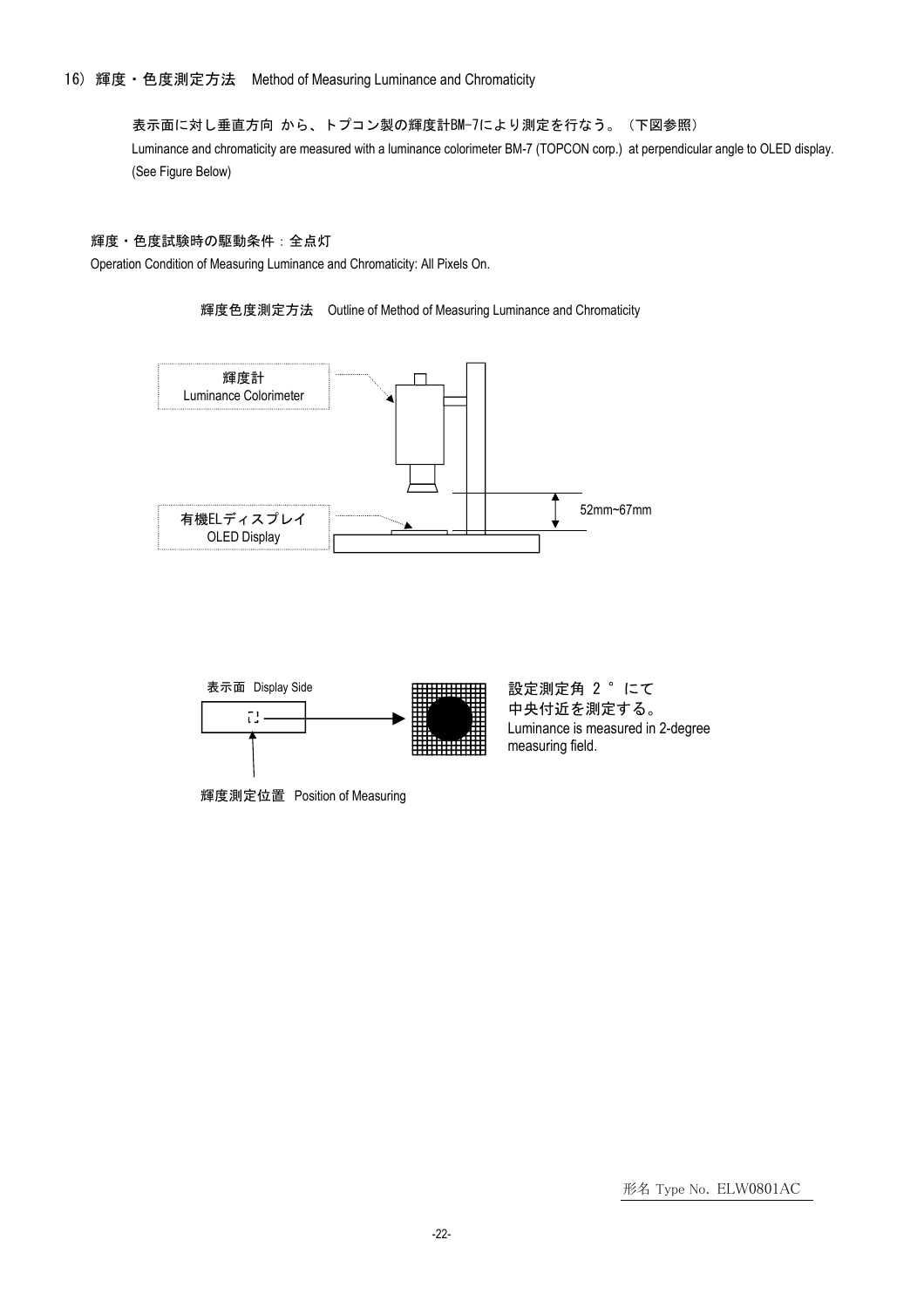封止板を下にし、パネルをセットする。表示エリア中央に荷重を加え、パネルが破壊する値を フォースゲージで測定する。

Placing a OLED panel with the sealing plate side down, exerting the load on the center of display side , and measure the strength with the digital force gauge when the OLED panel cracks.

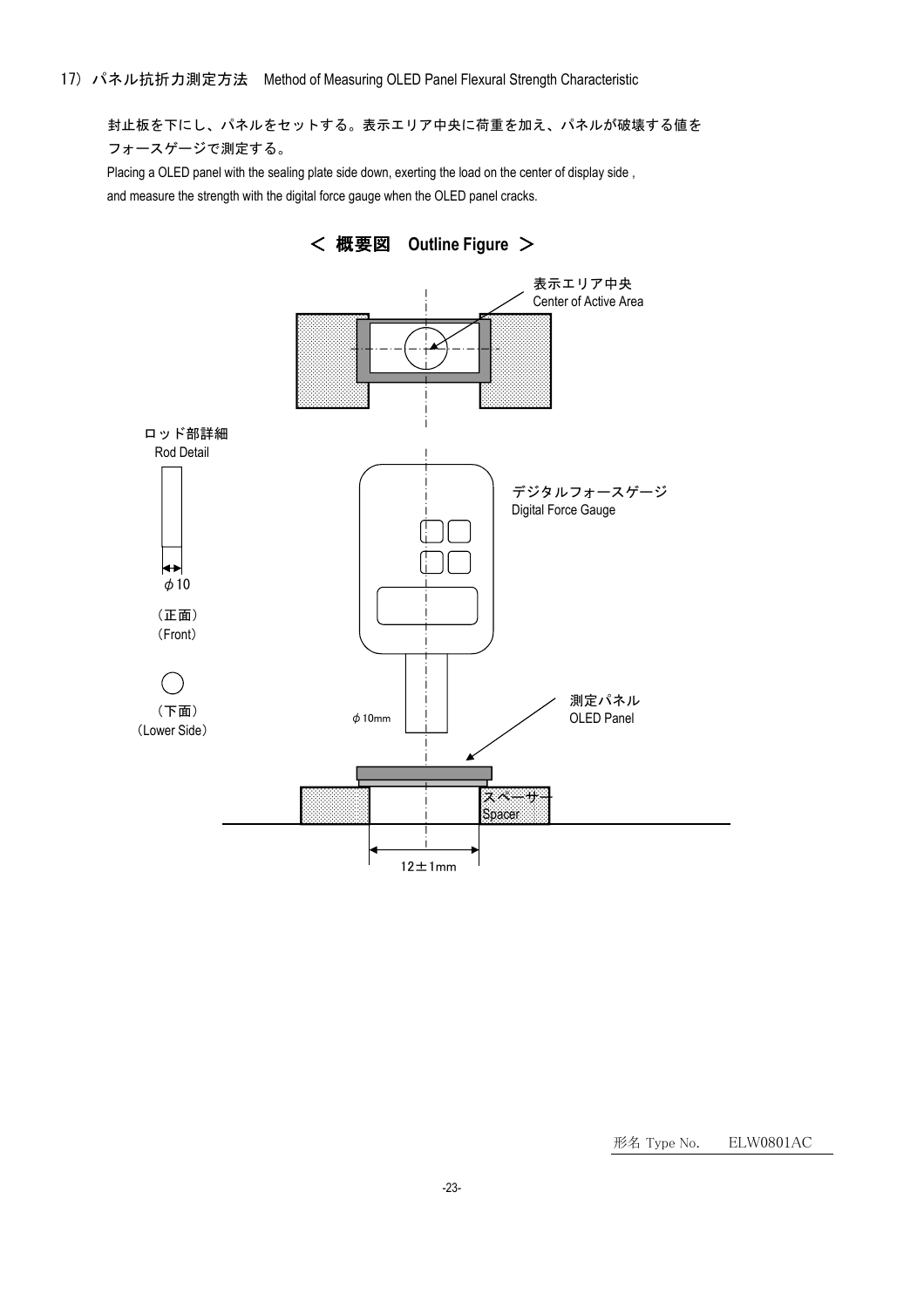18) 包装とラベル Packing and Label

18-1) 梱包形態 Packing Form

包装仕様書 11090000005による。

Refer to Packing Specification(11090000005)

18-2) 製造番号 Production Number

パネルのロットNo.については、下記表示とする。

The production number for the OLED display is as following.

例 Example: 12F021022



Control No.<sup>\*1)</sup> 2012 Month<sup>\*2)</sup> Date Control No.<sup>\*3)</sup>Substrate No.<sup>\*4)</sup>

注:

- \*1) 管理番号を表す(1又は2)。
- \*2) 月の表記対応表は下記の通り。
- \*3) 管理番号を表す。

\*4) 001より連番。

Notice:

\*1)Control Number(1 or 2)

\*2)Month of Manufacture and Mark

\*3)Control Number

\*4)Serial Numbers(001 $\sim$ )

| 表記    |         | ח<br>D   | u     |       |     |      | u    |    |                  |         |   | IVI               |
|-------|---------|----------|-------|-------|-----|------|------|----|------------------|---------|---|-------------------|
| Mark  |         |          |       |       |     |      |      |    |                  |         |   |                   |
| 月     | 月       | 2月       | 3月    | 4月    | 5月  | 6月   | 月    | 8月 | 9月               | 10月     | 月 | 2月                |
| Month | January | February | March | April | May | June | July |    | August September | October |   | November December |

18-3) 内装ラベル Inner Package Label

内装箱ラベル(単体貨物側面に貼付、単体貨物内部に装入) 包装仕様書 11090000005 による。 Inner Label (It sticks on small freight side, and it charges in a small freight.) Refer to Packing Specification(11090000005) 外装箱ラベル(強化単体貨物、集合貨物側面に貼付) 包装仕様書 11090000005 による。 Outer Label (It sticks on reinforced small freight and assembled freight side. ) Refer to Packing Specification(11090000005)

18-4) 包装製品入り数 Package Product Quantity

製品トレー入り数: 45pcs 単体貨物の入り数: 1,350pcs (45 pcs x 30 トレー) Tray Quantity: 45pcs / tray Small Freight: 1,350pcs (45 pcs x 30 trays)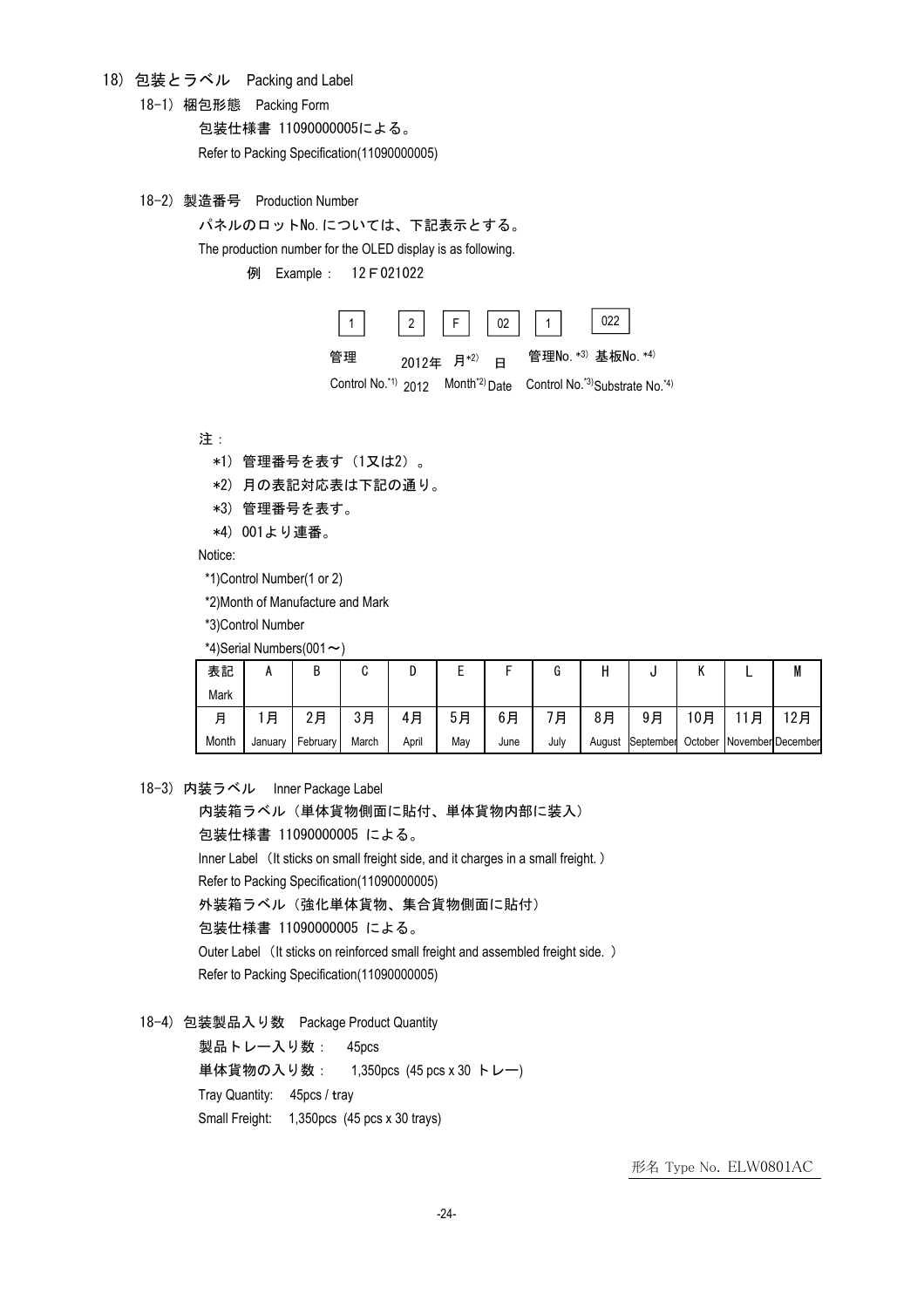- 19) 最小受注数量 Minimum Order Quantity 8,100pcs : 1,350 x 6
- 20) 保管条件と保証期間 Storage Condition and Period of Warranty 保管条件は、温度 : -5℃~ +35℃、湿度 RH65% 以下。 直射日光、蛍光灯の光が当たらない場所にて、弊社減圧梱包に入れた状態で保管のこと。 但し、組立後製品輸送時等一時的な環境変動による温度・湿度条件の逸脱は許容する(船舶輸送を除く)。 表示面にのり残り(保護フィルムの粘着剤)がある場合はアルコール系溶剤でふき取って使用のこと。 減圧梱包開封後は1か月以内の使用を推奨する。 保証期限は、顧客納入日より12ヶ月とする。 弊社製品に不具合が発生した場合、代納対応します。

Storage conditions are as follows: Temperature 5°C - 35°C and Humidity 65%RH or less. Store displays in Futaba de-gas packing under the designated storage condition. Do not expose displays under direct sun or fluorescent lighting for extended period of time. However, the deviation of temperature and humidity conditions by the product during transportation as a temporary environmental change after the assembly, is allowed (except in the case of shipping via BOAT) . If residue is found on display surface, wipe clean with soft cloth dipped in alcohol based solvent. It is recommended that once opening the de-gas packing, the displays should be assembled within one month. The period of warranty of the display is 12 months after arrival date to customer. In case failure display found , that will be replaced.

#### 21)取扱い注意事項 Handling Notes

- 1.ガラス製品ですので無理な力を加えないこと。 また、FPC部分に無理な力を加えないこと。
- 2.表示面を傷つけないこと。表示面には直接指などで触れないこと。
- 3.落下・衝撃を与えた有機ELディスプレイにつきましては使用しないこと。
- 4.静電気破壊電圧はHBM試験( 1.5 kΩ, 100 pF )で 1kV以上 、MM試験( 0 Ω, 200 pF )で 200 V以上 です。静電気対策の施された環境で取り扱いのこと。
- 5.絶対最大定格・動作電源電圧範囲など保証範囲を外れた使用は破損あるいは焼損することがあります。
- 6.電源ON / OFFシーケンス、表示ON / OFFシーケンスに従わない場合、製品が故障する事があります。
- 7.直射日光や波長380nm以下の紫外線を含む環境へさらすことは避けて下さい。
- 8. 有機ELディスプレイの封止板をグランドに接地することは避けてください。
- 9. 有機ELディスプレイの結露は避けてください。
- 10. IC金属面への回路接続は避けること。外部圧力を加えないこと。

1. Don't apply excessive stress to the OLED display because it is the glass product.

Also, do not apply excessive stress to the FPC part.

- 2. Do not damage the display side. Do not touch directly by the finger etc. on the display side.
- 3. Do not use fallen or struck OLED display .
- 4. The static electricity destruction voltage is 1kV or more in HBM test (1.5 kΩ,100 pF) and 200V or more in MM test (0 Ω,200 pF), Handle the OLED display under the managed condition of electricity.
- 5. To use over absolute maximum ratings and ranges of the operation power-supply voltage causes break and burning.
- 6. Keep 8) Power ON / OFF and Display ON / OFF Sequence, otherwise OLED display would break down.
- 7.Do not expose sunshine and light included UV light whose wavelength is equal or less than 380nm
- 8. Do not contact the sealing plate of the OLED display with ground.
- 9. Do not be condensing of OLED display.
- 10. Do not connect any circuits to the metal surface of IC. Do not apply external force to the cover.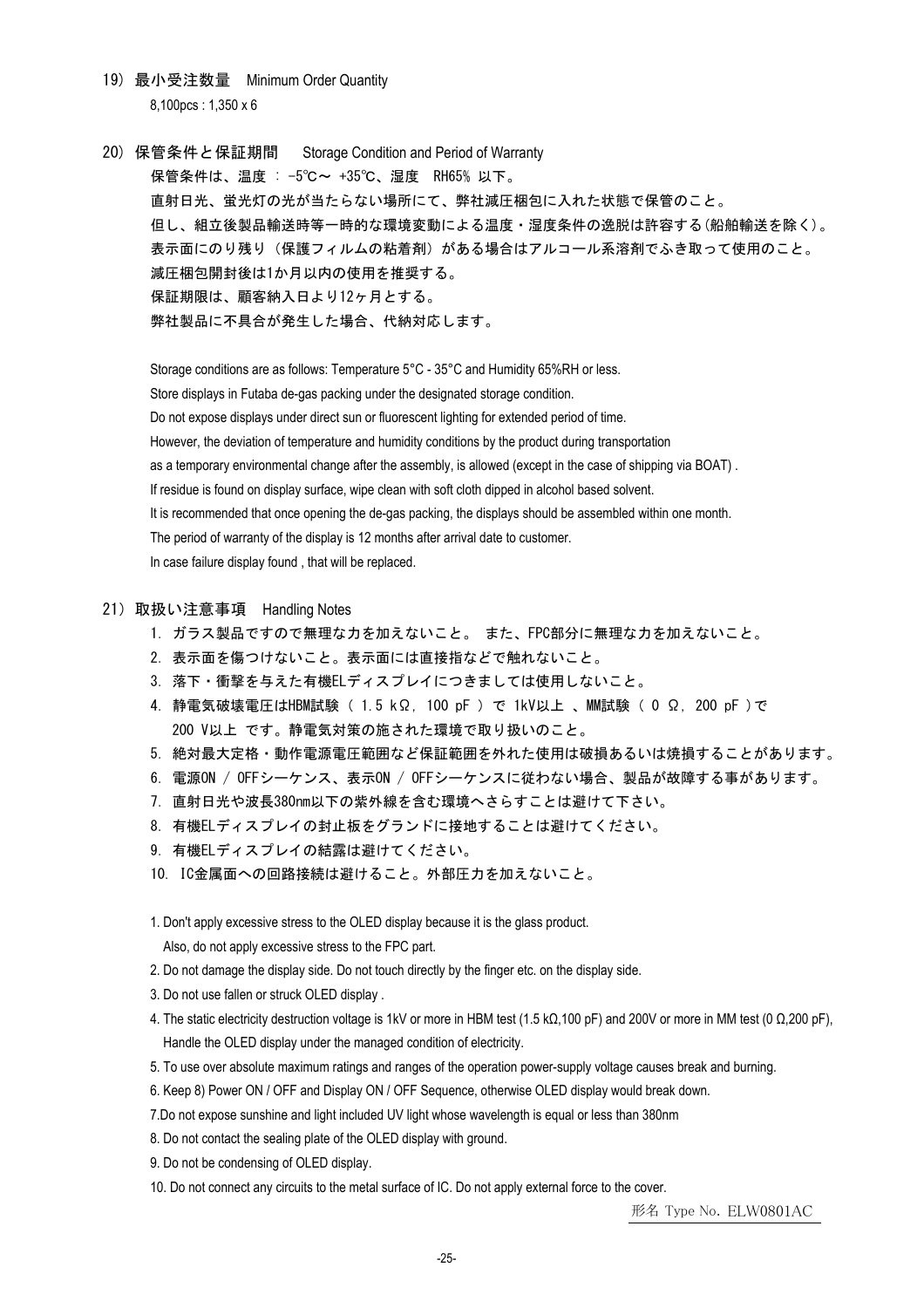#### 22) 協定事項 Agreement Matter

本仕様書に疑義を生じた場合、新たな問題が発生した場合、改廃・廃止の必要を認めた場合には、納入 者と購入者の双方の話し合いにより誠意をもって解決にあたるものとします。使用条件の変更又は用途 の変更を提起する場合は両者が協議し、必要に応じて仕様の見直しを行うものとします。 When the reservation is caused in this specifications, a new problem occurs or either change or abolition are admitted, both suppliers and purchasers are to solve those by talking sincerely. When the change in use conditions or change in usage are

raised, both confer and it is assumed to review the specification if necessary.

和文と英文の内容に食い違いが生じた場合は、和文の内容が優先されるものとします。

In case of conflicts between the Japanese explanation and the English one in this specification, the Japanese explanation overrides the English one.

23)原産国 Country of Origin

中国 HSコード:8531.80-000 China HS code: 8531.80-000

24)生産拠点 Production Site

日本(双葉電子工業株式会社 電子部品事業部 有機ELセンター)及び、中国(双葉電子部品(恵州)有限公司) Japan(OLED Business Center Electronic Components Division Futaba Corporation) and China(Futaba Corporation of Huizhou)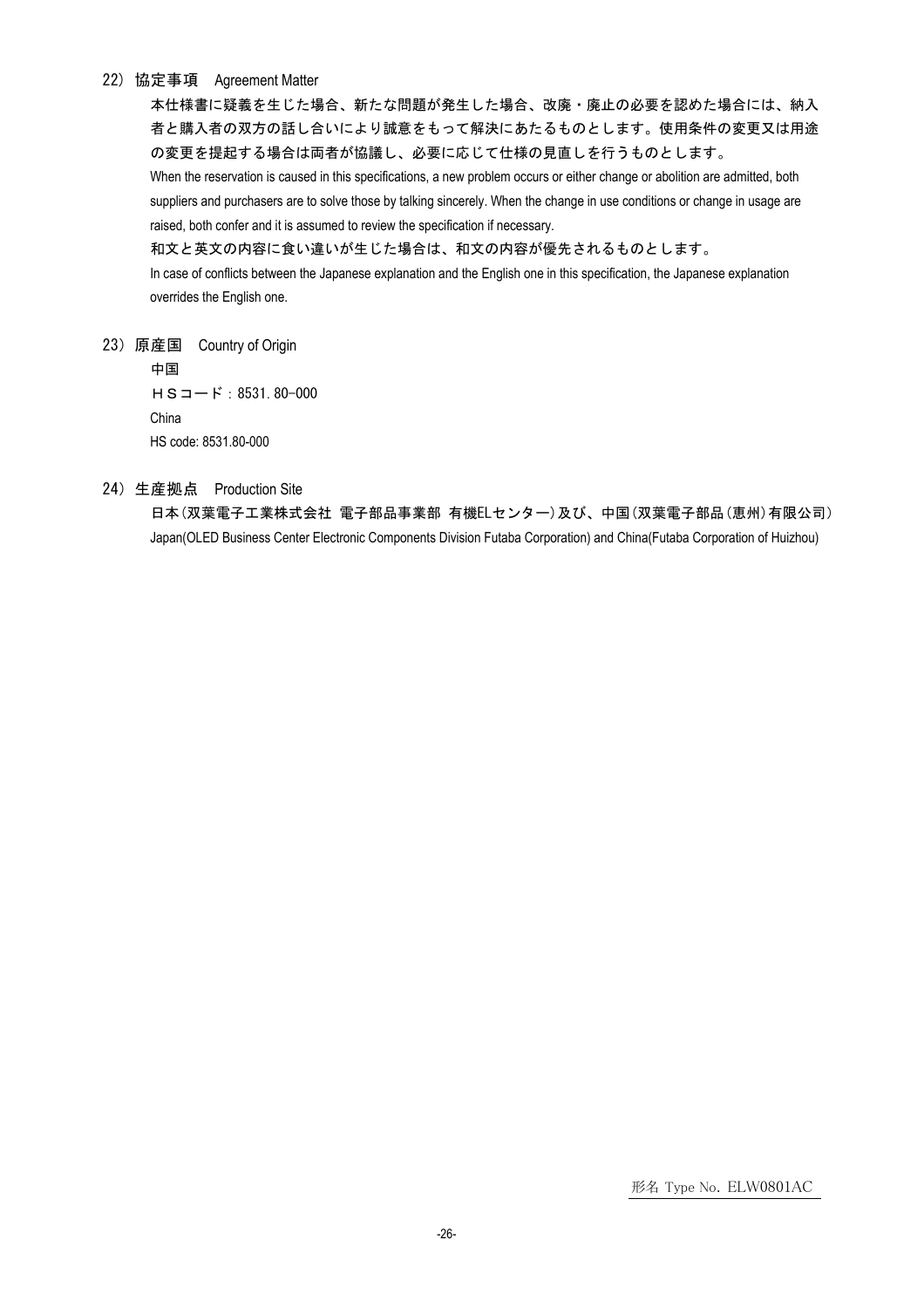#### 25)共通注意書 Notes

本仕様書に記載の製品は、一般電子機器(AV機器、通信機器、家電機器、アミューズメント機器、コ ンピュータ機器、パーソナル機器、事務機器、計測機器、産業用ロボット)に汎用標準的な用途で使 用され、また、当該一般電子機器が、通常の操作、使用方法で用いられることを意図しております。 高度な安全性や信頼性が必要とされ、または機器の故障、誤動作、不具合が人への生命、身体や財産 等に損害を及ぼす恐れがあり、もしくは社会的影響が甚大となる恐れのある以下の用途(以下特定用 途)への適合性、性能発揮、品質を保証するものではありません。

本仕様書の範囲、条件を越え、または特定用途に使用されたことにより発生した損害等については、 その責任を負いかねますのでご了承願います。

本仕様書の範囲、条件を超え、または特定用途での使用を予定されている場合、事前に弊社窓口まで ご相談ください。お客さまの用途に合わせ、本仕様書掲載の仕様とは別の仕様について協議させてい ただきます。

The products listed on this specification sheet are intended for use in general electronic equipment (AV equipment, telecommunications equipment, home appliances, amusement equipment, computer equipment, personal equipment, office equipment, measurement equipment, industrial robots) under a normal operation and use condition. The products are not designed or warranted to meet the requirements of the applications listed below, whose performance and/or quality require a more stringent level of safety or reliability, or whose failure, malfunction or trouble could cause serious damage to society, person or property.

Please understand that we are not responsible for any damage or liability caused by use of the products in any of the applications below or for any other use exceeding the range or conditions set forth in this specification sheet. If you intend to use the products in the applications listed below or if you have special requirements exceeding the range or conditions set forth in this specification, please contact us.

| ①航空、宇宙機器            | Aerospace/Aviation Equipment                                             |
|---------------------|--------------------------------------------------------------------------|
| ②輸送用機器 (自動車、電車、船舶等) | Transportation Equipment (Cars, Electric Trains, Ships, etc.)            |
| ③医療用機器              | <b>Medical Equipment</b>                                                 |
| ④発電制御用機器            | Power-generation Control Equipment                                       |
| ⑤原子力関係機器            | Atomic energy-related Equipment                                          |
| ⑥海底機器               | Seabed Equipment                                                         |
| ⑦交通機関制御機器           | <b>Transportation Control Equipment</b>                                  |
| 8公共性の高い情報処理機器       | <b>Public Information-processing Equipment</b>                           |
| ⑨軍事用機器              | <b>Military Equipment</b>                                                |
| ⑩電熱用品、燃焼機器          | Electric Heating Apparatus, Burning Equipment                            |
| ⑪防災、防犯機器            | Disaster Prevention/Crime Prevention Equipment                           |
| ⑫各種安全装置             | Safety Equipment                                                         |
| 13その他特定用途と認められる用途   | Other applications that are not considered general-purpose applications. |

なお、本製品を使用する機器の設計にあたっては、当該機器の使用用途および態様に応じた保護回路・ 装置の確保やバックアップ回路を設ける等してください。

When designing your equipment even for general-purpose applications, you are kindly requested to take into consideration securing protection circuit/device or providing backup circuits in your equipment.